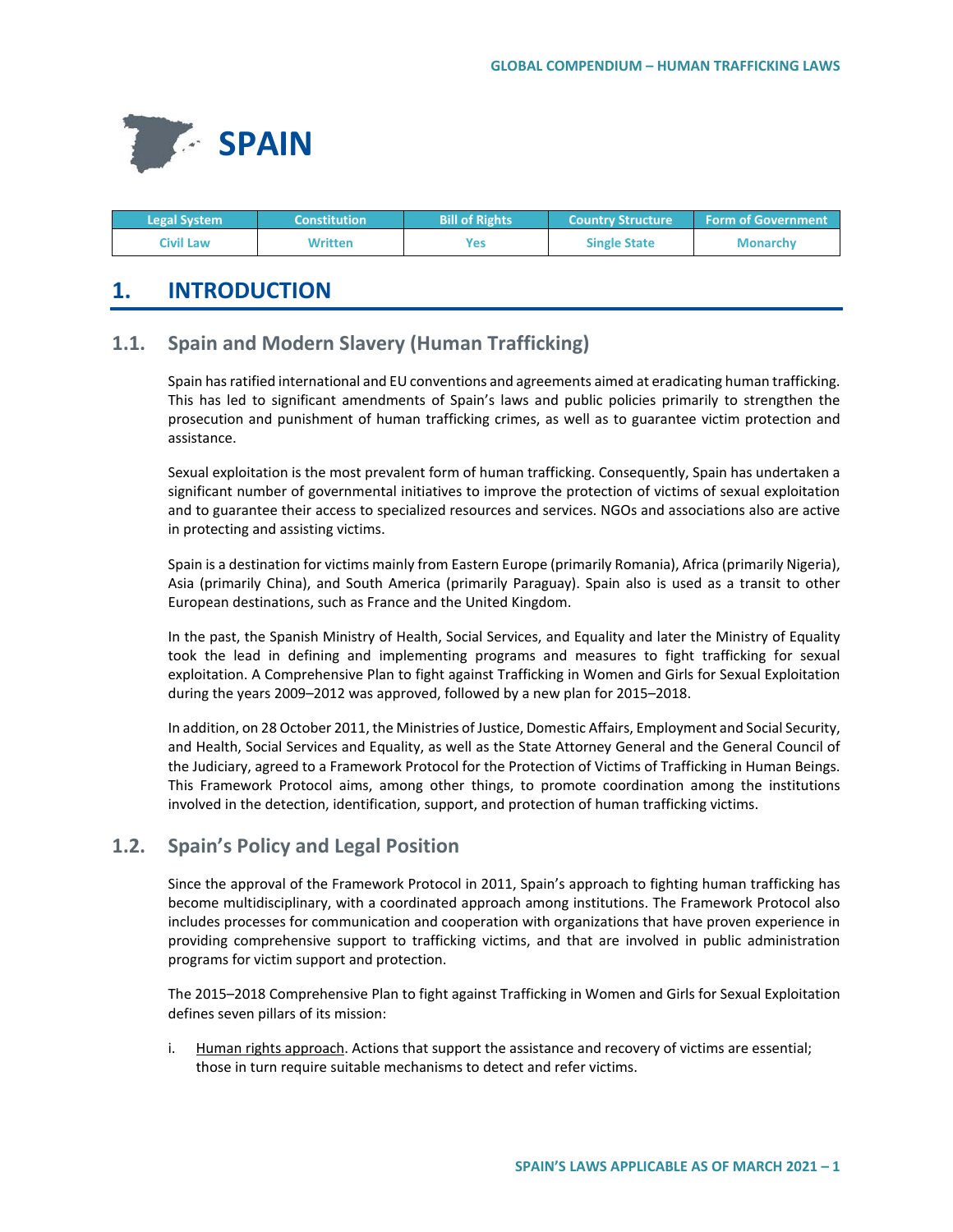- ii. Gender approach. The objective is to provide information and raise awareness in the countries of origin to prevent the recruitment of possible victims, while at the same time raising social awareness to prevent trafficking in the countries of destination to decrease demand for services that feed on human trafficking.
- iii. Primacy of children's best interests. Actions must focus on children's physical and psychosocial recovery, their education, and a long-lasting solution to their situation.
- iv. Improving understanding. Obtaining reliable information is crucial for developing suitable and efficient strategies to prevent trafficking for sexual exploitation.
- v. Placing victims at the center of the entire process. The planning and programming of public policies to fight against trafficking for sexual exploitation must place the victims at the center of any action.
- vi. Prosecuting the crime. Investigating and prosecuting the crime of human trafficking is a priority. Special attention has led to criminal law amendments and a greater specialization of professionals among the police and the courts of justice.
- vii. Comprehensive approach, cooperation, and participation. The strategy to fight human trafficking requires the participation of all agencies and persons with responsibility in this area.

The Spanish Criminal Code (*Código Penal*) specifically protects victims of human trafficking.

# **2. OVERVIEW OF SPAIN'S LEGAL APPROACH TO COMBATING MODERN SLAVERY AND HUMAN TRAFFICKING**

### **2.1. Spain's Regional and International Law Obligations**

### *2.1.1. Fundamental human rights*

As an EU Member State and a Member of the Council of Europe, Spain must follow their legal framework targeting human trafficking and incorporate their legal principles into Spanish law where necessary.

Moreover, Spain was a member of the Human Rights Council from 2011 through 2013 and from 2018 through  $2020.<sup>1</sup>$  $2020.<sup>1</sup>$  $2020.<sup>1</sup>$ 

Spain is firmly committed to the promotion and protection of human rights. Spain's legal system offers extensive protection for fundamental rights and freedoms, which are interpreted in accordance with the Universal Declaration of Human Rights and the international treaties and agreements that Spain has ratified. Spain has ratified, among others, the Universal Declaration of Human Rights, the European Convention of Human Rights, the International Convention on the Elimination of All Forms of Racial Discrimination (ratified by Spain in 1968), the International Covenant on Civil and Political Rights (ratified by Spain in 1977), the International Covenant on Economic, Social and Cultural Rights (ratified by Spain in 1977), the Convention on the Elimination of All Forms of Discrimination against Women (ratified by Spain in 1984), the Convention against Torture and Other Cruel, Inhuman or Degrading Treatment or Punishment (ratified by Spain in 1987), the Convention on the Rights of the Child (ratified by Spain in 1990), and the Convention on the Rights of Persons with Disabilities (ratified by Spain in 2008).

<span id="page-1-0"></span> <sup>1</sup> [http://www.exteriores.gob.es/Portal/en/PoliticaExteriorCooperacion/DerechosHumanos/Paginas/inicioHR.aspx.](http://www.exteriores.gob.es/Portal/en/PoliticaExteriorCooperacion/DerechosHumanos/Paginas/inicioHR.aspx)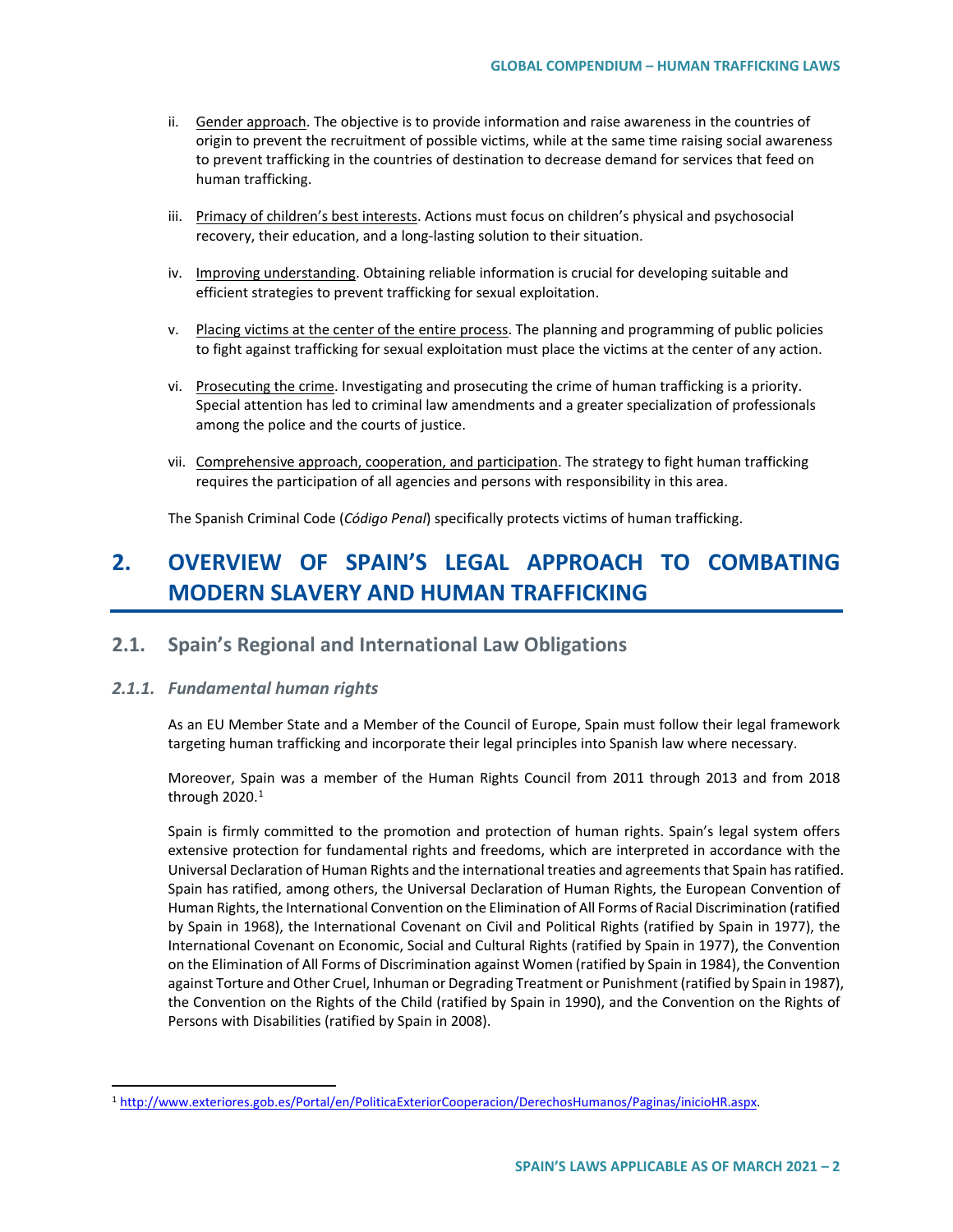These human rights treaties and the Charter of Fundamental Rights of the European Union form part of Spain's legal system and complement the list of rights and freedoms guaranteed in the Spanish Constitution.

### *2.1.2. Slavery and trafficking*

Spain has actively participated in creating the current international regulatory system dealing with human trafficking.

On 13 December 2000, Spain signed and later ratified the UN Protocol to Prevent, Suppress and Punish Trafficking in Persons Supplementing the UN Convention of 12 December 2000 Against Transnational Organised Crime. Moreover, on 9 July 2008, Spain signed the Council of Europe Convention on Action against Trafficking in Human Beings of May 2005; this Convention led to the latest reforms in the Spanish legal system, particularly within the areas of criminal procedure and social policy.<sup>[2](#page-2-0)</sup>

#### *2.1.3. Effect under Spain's law*

Spanish obligations under international treaties or other instruments have an automatic force-in-law once they are ratified by the national parliament and published in the Spanish Official Gazette (**BOE**). In certain cases, direct application of a treaty is not possible, and national laws developing the obligations set forth in the treaty are required. $3$ 

## **2.2. Supply Chain Reporting**

Refer to Section 4.

### **2.3. Human Rights Protections Under Spain's Law**

Title I of the Spanish Constitution concerning fundamental rights and duties, as well as Article 14 and the First Section of Chapter II, establish the principal framework of the fundamental human rights recognized under the Spanish legal system. These are further protected through the *recurso de amparo* (constitutional action to protect fundamental rights), regulated under Article 53.2 of the Spanish Constitution, which may be filed before the *Tribunal Constitucional* (Constitutional Court).

These fundamental rights require an Organic Law<sup>[4](#page-2-2)</sup> in order to be legally effective. Several organic laws develop those rights, such as Organic Law 3/2007 (regarding effective equality between men and women), Organic Law 2/2006 (on education), Organic Law 6/2002 (regarding political parties), Organic Law 1/2002 (regarding freedom of association), and Organic Law 6/1984 (on Habeas Corpus).[5](#page-2-3)

## **2.4. Criminalization of Modern Slavery**

The Spanish Criminal Code sets forth the principal framework for the prohibition against modern slavery. While human trafficking used to be an aggravating circumstance of the offence of smuggling migrants of Article 318 bis, Organic Law 5/2010 of 22 June recognized human trafficking as a criminal offence by

<span id="page-2-0"></span> <sup>2</sup> [https://d-nb.info/118630149X/34.](https://d-nb.info/118630149X/34)

<span id="page-2-1"></span><sup>3</sup> [https://app.congreso.es/consti/constitucion/indice/sinopsis/sinopsis.jsp?art=96&tipo=2.](https://app.congreso.es/consti/constitucion/indice/sinopsis/sinopsis.jsp?art=96&tipo=2)

<span id="page-2-2"></span><sup>4</sup> "Organic Law" is a law regulating matters constitutionally reserved to it, namely: the development of fundamental rights and public freedoms, the approval of the statutes of autonomy and the general electoral system, and other matters provided for in the Spanish Constitution. A reinforced majority is required for its approval.

<span id="page-2-3"></span><sup>&</sup>lt;sup>5</sup> [https://www.upf.edu/dhes-alfa/en/informacio\\_drets\\_humans/espanya.html](https://www.upf.edu/dhes-alfa/en/informacio_drets_humans/espanya.html) (link needs to be copied and placed into a browse).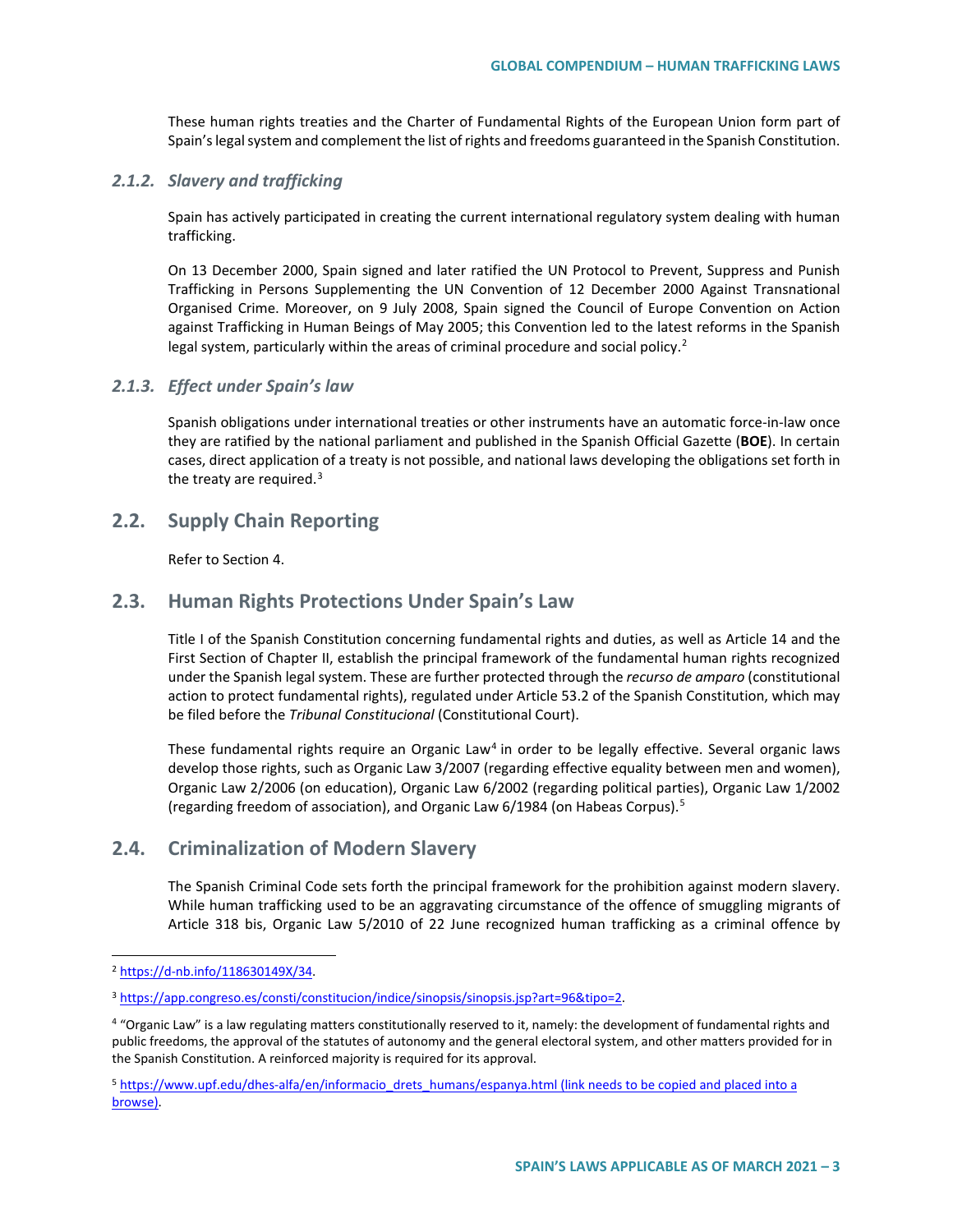introducing a new Article 177 bis in the Spanish Criminal Code. Furthermore, this reform modified and reinforced other aspects of the Spanish Criminal Code, such as the liability of legal persons/entities (Article 31 bis); the seizure of crime-related proceeds (Article 127 *et seq*.); offences related to forced prostitution; and sexual exploitation of children.<sup>[6](#page-3-0)</sup>

The Spanish Criminal Code exclusively regulates all criminal offenses relating to slavery, slavery-like conditions, and human trafficking. The Spanish Criminal Code takes the form of an organic law. The Spanish Constitution includes some rights that organic law must regulate, such as the laws for the development of Fundamental Rights and Public Freedoms (such as the Spanish Criminal Code).

Legally, these organic laws are at the same level as ordinary laws; they are binding throughout the country. The difference between organic and ordinary laws lies in the process for their creation (it is more restrictive in the organic laws) and the matters that are regulated.

# **2.5. Investigation, Prosecution, and Enforcement**

### *2.5.1. Investigation and prosecution of criminal offenses*

Criminal actions in Spain have a public nature (with certain exceptions), and, therefore, any person may bring them, according to Criminal Procedure Law (*Ley de Enjuiciamiento Criminal*). Normally, the Prosecutor Office initiates criminal proceedings based on police information.

### *2.5.2. Mutual assistance/international cooperation*

As a party to the Council of Europe Convention on Action against Trafficking in Human Beings, Spain is subject to the monitoring and evaluation of the Group of Experts on Action against Trafficking in Human Beings (**GRETA**). GRETA is responsible for monitoring the parties' implementation of the Convention and for evaluating the measures taken by each party, including international cooperation.

In its latest evaluation concerning Spain (report published in June 2018),<sup>[7](#page-3-1)</sup> GRETA described the numerous international cooperation initiatives implemented by Spain, including several Inter-American Conventions and various agreements on cooperation in combatting organised crime (including human trafficking) with a number of countries (including Cameroon, Serbia, Bosnia and Herzegovina, Croatia, Kazakhstan, Ivory Coast, Panama, Republic of Moldova, Uzbekistan, Saudi Arabia, Mexico, China, Chile, Georgia, Egypt, Mauritania, Niger, Andorra, and the Philippines).

In the absence of an agreement, international cooperation is based on relevant Council of Europe and EU conventions, such as the European Convention on Judicial Assistance in Criminal Matters or Council Framework Decision 2002/584/JHA of 13 June 2002 on the European arrest warrant.

<span id="page-3-0"></span> <sup>6</sup> For more details, refer to Section 3.

<span id="page-3-1"></span><sup>7</sup> [https://rm.coe.int/greta-2018-7-frg-esp-en/16808b51e0.](https://rm.coe.int/greta-2018-7-frg-esp-en/16808b51e0)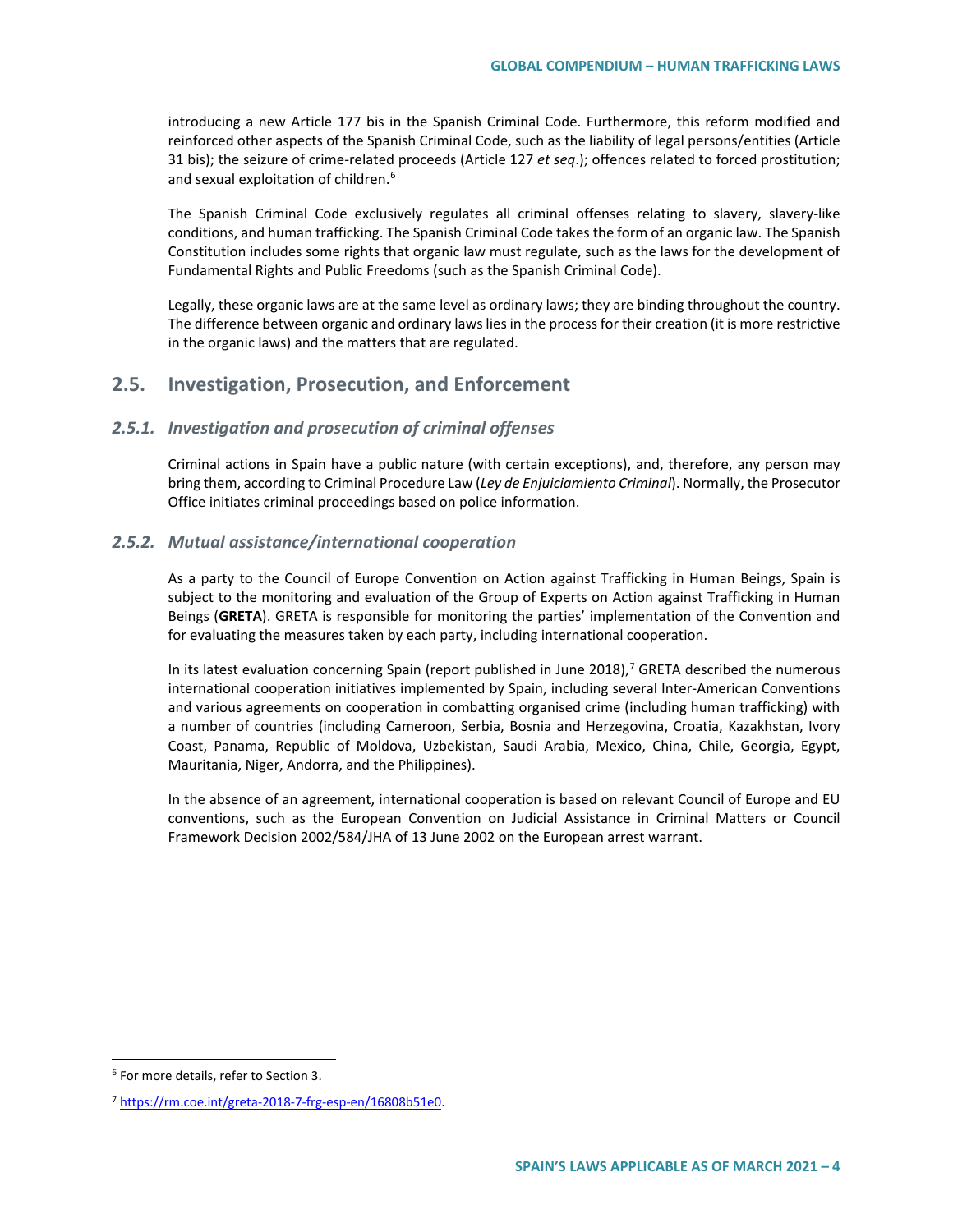# **3. SPAIN'S FEDERAL CRIMINAL OFFENSES RELATING TO SLAVERY, SLAVERY-LIKE CONDITIONS, AND HUMAN TRAFFICKING**

## **3.1. Overview of Criminal Offenses**

Article 177 bis of the Spanish Criminal Code<sup>[8](#page-4-0)</sup> defines human trafficking as:

*recruitment, transportation, transfer, harboring or reception of persons, including the exchange or transfer of control over such persons, when violence, intimidation or deception or abusing a situation of superiority or need or vulnerability of the national or foreign victim, or by giving or receiving payments or benefits to achieve the consent of the person who has control over the victim, with any of the following subsequent purposes:*

(a) The imposition of forced labor or services, slavery or practices similar to slavery, servitude or begging.

- (b) Sexual exploitation, including pornography.
- (c) Exploitation for criminal purposes.
- (d) The removal of their bodily organs.
- (e) Forced marriages.



# **3.2. Slavery Offenses Under the Criminal Code**

### *3.2.1. General*

According to Article 177 bis of the Spanish Criminal Code, human trafficking consists of:

• An act: Recruitment, transportation, transfer, harboring, or receipt of persons.

<span id="page-4-0"></span><sup>8</sup> In Spain, the "federal" government handles all offences relating to slavery and sexual servitude. Spain is not exactly a federal state, because it is divided into a system of autonomous communities.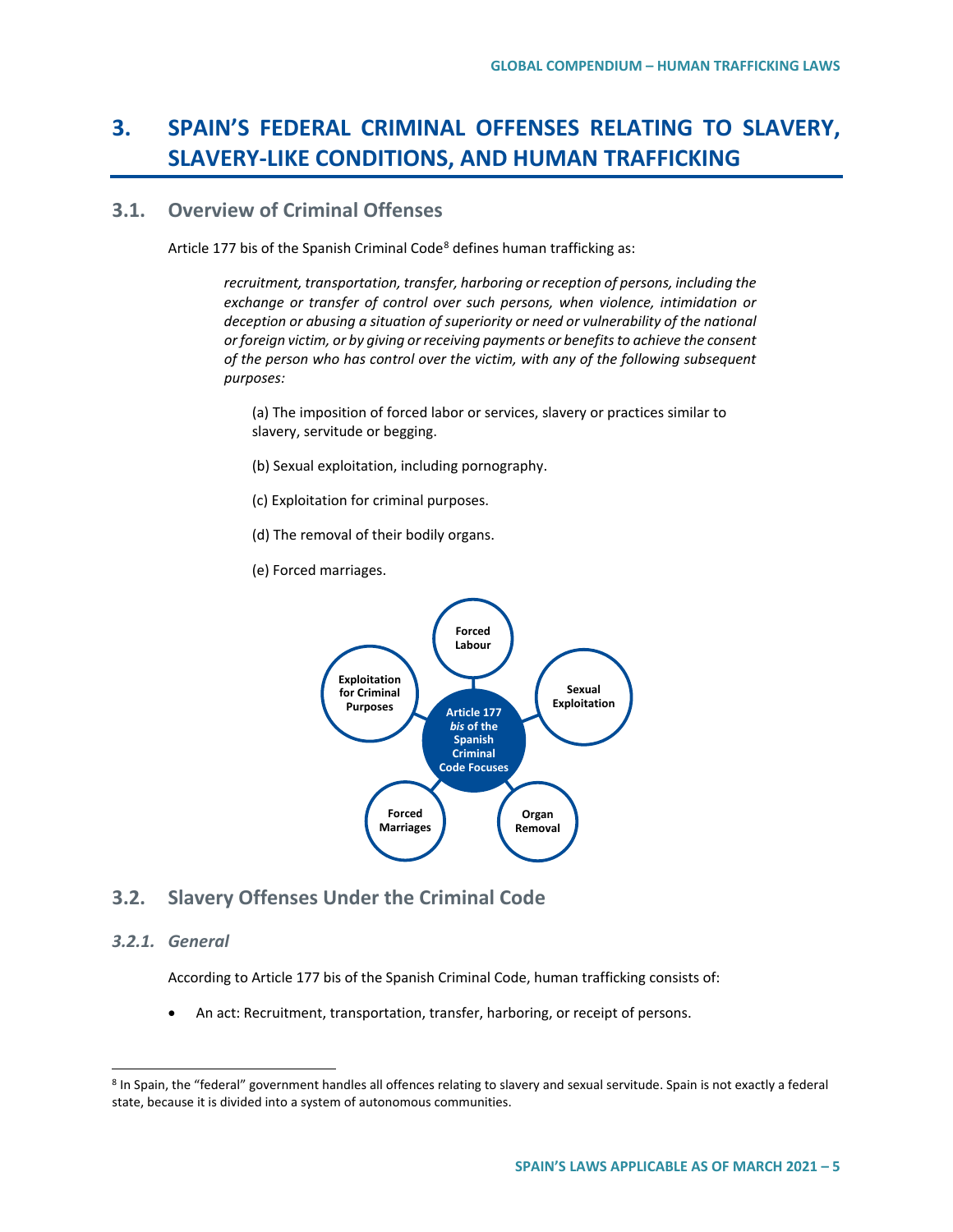- The use of certain means: Threat or use of force, coercion, abduction, fraud, deception, abuse of power or vulnerability, or giving payments or benefits to a person in control of the victim.
- A purpose: The exploitation of human beings, which includes exploiting the prostitution of others, sexual exploitation, forced labor, slavery or similar practices, and the removal of organs.

Spanish legislation differentiates between human trafficking and the illegal smuggling of migrants: In human trafficking there is never consent on the part of the victim and, if there is initial consent, it has taken place through coercion, deception, or abuse (of a situation of vulnerability). The crime of illegal smuggling of migrants, even if carried out in degrading or dangerous conditions, is always consensual. It does not always involve an illegal border crossing, and the victims of trafficking are not always foreigners in an irregular situation.

However, the smuggling of migrants does involve illegally crossing a border. Human trafficking always requires the intention to exploit the victims in order to obtain economic benefits; in contrast, smuggling of migrants transfers migrants from one country to another, without any other purpose. The crime of trafficking is personal and violates essential human rights; the illegal trafficking of immigrants violates the interest of the State (the protection of its borders). Nevertheless, human trafficking and smuggling are often connected crimes. Approximately 40% of the identified victims of trafficking are foreigners in an irregular situation.

Two fundamental facts influence Spain's regulations for human trafficking:

- This harmful phenomenon especially affects women.
- There is a close relationship between human trafficking and migratory flows.

Accordingly, Spanish rules have a **gender perspective**, since the victims are mostly women and girls. Government initiatives related to human trafficking are proposed, approved, and evaluated in terms of gender-based violence policies. As the Spanish Government states, "Human trafficking is a crime that is not gender-neutral: trafficking in human beings affects women disproportionately, not only because most victims are publicly known, but also because the forms of exploitation to which they are subjected tend to be more severe, especially trafficking for the purpose of sexual exploitation. The National Strategy for the Eradication of Violence against Women (2013-2016), approved by the Council of Ministers on 26 July 2013 under Article 3 of LO 1/2004 of 28 December on Comprehensive Protection Measures against Gender Violence, incorporates, for the first time, measures aimed at advancing the eradication of all forms of violence against women, with particular emphasis on trafficking in women for the purpose of sexual exploitation, a form of violence that is particularly cruel and unacceptable. The Strategy proposes its actions from the policies of equality between men and women and the fight against discrimination."

Similarly, Spanish legislation pays attention to the close relationship between human trafficking and migratory flows from Africa that cross the Mediterranean in extremely dangerous conditions towards Spain and the rest of Europe.

| <b>HUMAN TRAFFICKING PENALTIES IN</b><br><b>SPAIN</b>          | <b>Duration of</b><br><i>imprisonment</i> | <b>Amount of the fine</b> |
|----------------------------------------------------------------|-------------------------------------------|---------------------------|
| Human trafficking offence without<br>aggravating circumstances | 5 to 8 years                              |                           |
| <b>Attempt</b>                                                 | 2.5 to 5 years                            |                           |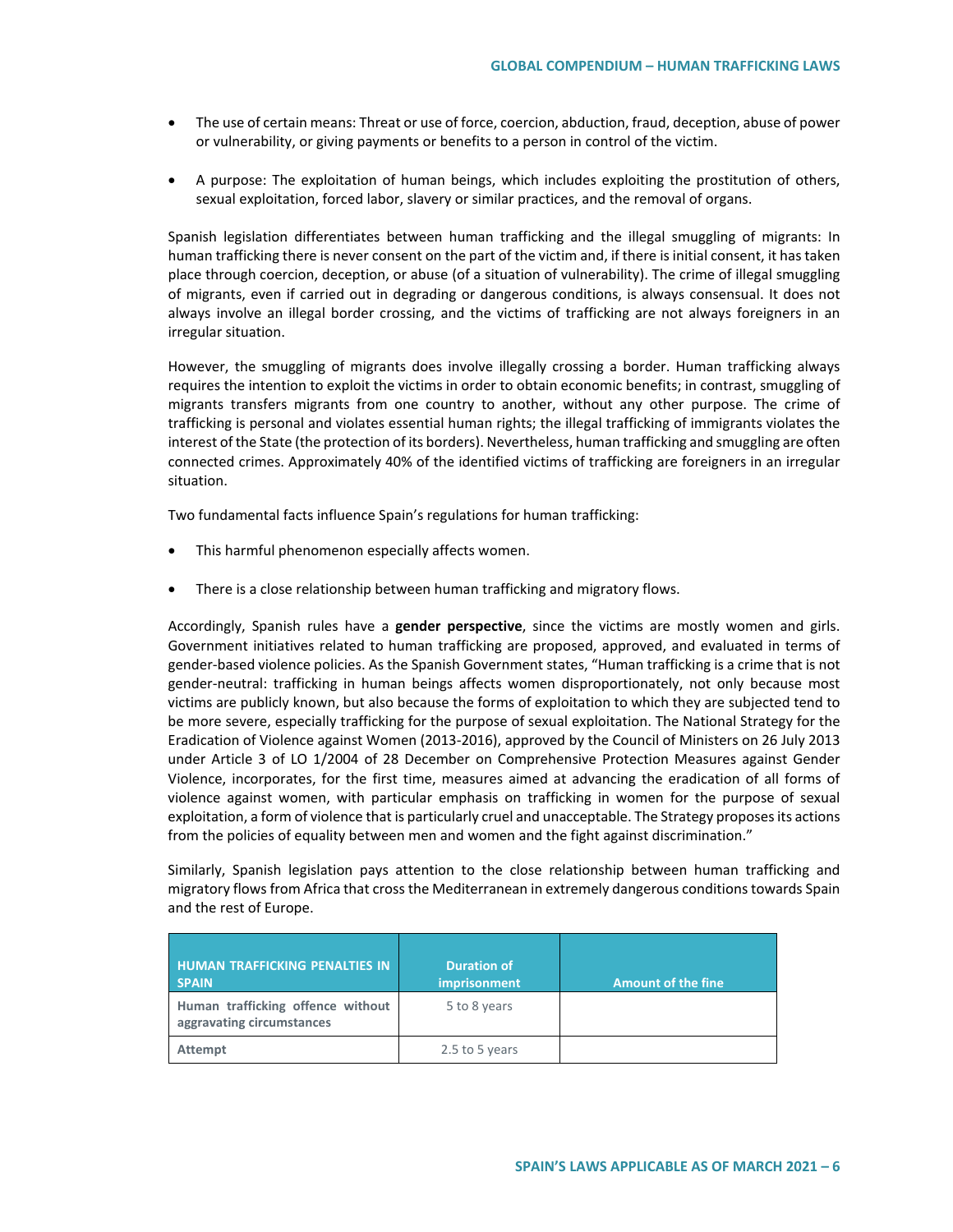| <b>HUMAN TRAFFICKING PENALTIES IN</b><br><b>SPAIN</b>                                                                              | <b>Duration of</b><br>imprisonment | <b>Amount of the fine</b>                                                                                                       |
|------------------------------------------------------------------------------------------------------------------------------------|------------------------------------|---------------------------------------------------------------------------------------------------------------------------------|
| <b>The</b><br>perpetrator committed<br>the<br>offence through an abuse as an<br>official authority                                 | 8 to 12 years                      | Disqualification for any profession,<br>trade or activity, involving contact<br>with minors, for an additional 6 to<br>20 years |
| The offence was committed against<br>a minor or a person in a situation of<br>vulnerability or by threatening the<br>victim's life | 8 to 12 years                      |                                                                                                                                 |
| The offence was committed by a<br>criminal organization                                                                            | 8 to 12 years                      | Disqualification and a fine of 3 to 5<br>times the profit                                                                       |

### *3.2.2. Extraterritorial application*

The Spanish act 13/2007,<sup>[9](#page-6-0)</sup> of November 19, for the extraterritorial prosecution of illegal trafficking or clandestine immigration of people, introduced universal jurisdiction over these crimes. Trafficking in persons for the purpose of sexual exploitation is a form of human trafficking.

Prior to this reform in 2007, Spanish courts did not have jurisdiction to prosecute illegal migrants intercepted in international waters when there was no evidence of sexual exploitation. Spanish courts had jurisdiction over offenses committed by Spaniards or foreigners outside national territory only if the crimes related to prostitution or sexual exploitation.

# **3.3. Slavery-Like Offenses in Spain's Legal Order**

### *3.3.1. Servitude*

Spanish criminal law prosecutes servitude. Article 177 bis of the Spanish Criminal Code prohibits:

*"(a) The imposition of forced labor or services, slavery or practices similar to slavery, servitude or begging."*

Also, as a member of the Convention for the Protection of Human Rights and Fundamental Freedoms, Spain is bound by the European Court of Human Rights' decisions.

Article 4 of the Convention states: "*1. No one shall be held in slavery or servitude."* In *Siliadin v. France* (§ 124) the Court interpreted the term "servitude" as meaning an obligation to provide one's services that is imposed by coercion. The use of coercion must be linked with the concept of slavery.

The Convention forbids a "particularly serious form of denial of freedom." It includes *"in addition to the obligation to perform certain services for others ... the obligation for the 'serf' to live on another person's property and the impossibility of altering his condition"* (*Siliadin v. France*, § 123).

Due to the case law of the European Court of Human Rights, servitude in Spain and all member states of the Council of Europe is an aggravated form of forced or compulsory labor. In fact, the fundamental features distinguishing servitude from forced or compulsory labor within the meaning of Article 4 of the European Convention on Human Rights are:

<span id="page-6-0"></span> <sup>9</sup> [https://www.boe.es/buscar/doc.php?id=BOE-A-2007-19879.](https://www.boe.es/buscar/doc.php?id=BOE-A-2007-19879)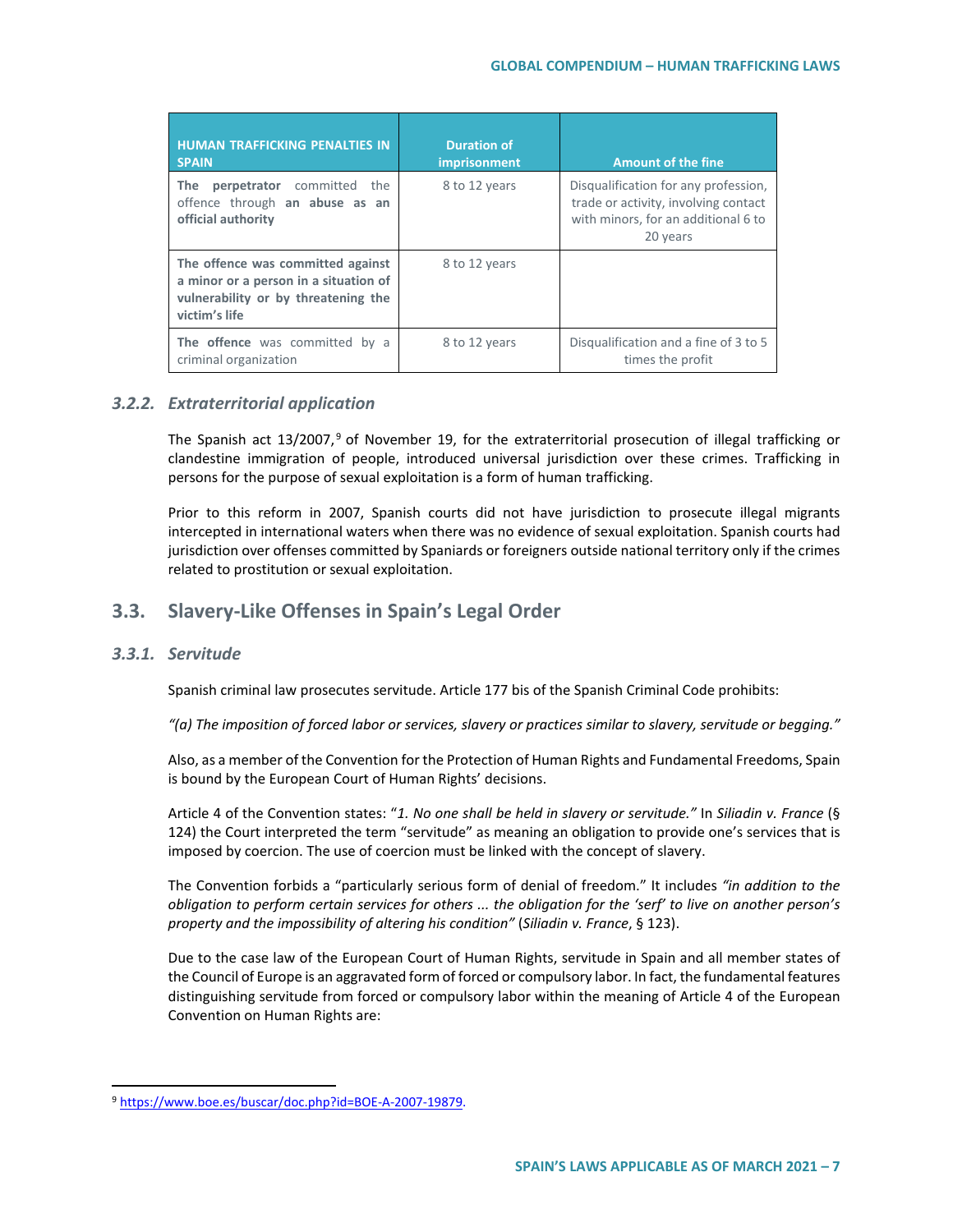- The victim's belief that the condition of servitude is permanent; and
- The situation is unlikely to change.

The Court underlined that domestic servitude is a specific offense, distinct from trafficking and exploitation. It involves a complex set of dynamics, involving both overt and more subtle forms of coercion, to force compliance *(C.N. v. the United Kingdom*, § 80).<sup>[10](#page-7-0)</sup>

### *3.3.2. Forced labor*

The Spanish Criminal Code, as well as immigration law, prohibits forced labor.<sup>[11](#page-7-1)</sup> According to Article 311 of the Spanish Criminal Code, those who impose on workers (by means of deception or exploitation of vulnerability) services and working conditions that impair social security are punished by imprisonment from six months to six years and a fine of six to 12 months of wages. Article 312 prohibits the smuggling of labor and the hiring of undocumented workers under working conditions below the permitted standards and punishes those offences with imprisonment of two to five years and a fine of six to 12 months. Under Article 313, those who incite people to migrate with false documents or other deceptions are also punished under Article 312.

Forced begging also is "a form of forced labor or service" as defined in ILO Convention No. 29, 1930, Forced Labour Convention.<sup>[12](#page-7-2)</sup> Therefore, the exploitation of begging, including the use of a dependent trafficked person to beg, falls under the definition of human trafficking only when all elements of the work or service are forced. The validity of possible consent to perform such work or service must be evaluated on a caseby-case basis. However, a victim who is a minor cannot provide valid consent.

### *3.3.3. Deceptive recruiting for labor or services*

Spain has no applicable laws.

#### *3.3.4. Early and forced marriage*

Article 172.1 bis of Spanish criminal law states: "Anyone who, by means of serious intimidation or violence, compels another person to marry shall be punished by a term of imprisonment of 6 months to 3 years and 6 months or a fine of 12 to 24 months, depending on the seriousness of the coercion or means used."[13](#page-7-3)

The penalty for forced marriage may be increased in cases where minors are forced to marry. The third paragraph of Article 172 bis of the Criminal Code for the offence of forced marriage states: *"The penalties shall be imposed in the upper half when the victim is a minor.*" This means that when the victim is a minor, the penalty will be 21 to 26 months of imprisonment or a fine of 18 to 24 months.

### *3.3.5. Debt bondage*

Debt bondage is included within the crime of forced labor (mentioned in Article 311 of the Criminal Code, which is based on ILO Convention No. 29).<sup>[14](#page-7-4)</sup> Forced labor may be for the purposes of commercial sexual

<span id="page-7-0"></span> $10$  https://www.echr.coe.int/documents/guide art 4 eng.pdf at p. 7.

<span id="page-7-1"></span> $11$  Organic Law 4/2000, of 11 January, on the rights and freedoms of foreigners in Spain and their social integration.

<span id="page-7-2"></span><sup>12</sup> [https://www.ilo.org/dyn/normlex/en/f?p=NORMLEXPUB:12100:0::NO::P12100\\_ILO\\_CODE:C029.](https://www.ilo.org/dyn/normlex/en/f?p=NORMLEXPUB:12100:0::NO::P12100_ILO_CODE:C029)

<span id="page-7-3"></span> $<sup>13</sup>$  The penalty of a fine shall consist of the imposition of a pecuniary sanction on the convicted person. The penalty of a fine</sup> shall be imposed, unless otherwise provided by law, by the day-fine system. The daily fee shall be EUR 2 to EUR 400.

<span id="page-7-4"></span><sup>14</sup> [https://www.ilo.org/dyn/normlex/en/f?p=NORMLEXPUB:12100:0::NO::P12100\\_ILO\\_CODE:C029.](https://www.ilo.org/dyn/normlex/en/f?p=NORMLEXPUB:12100:0::NO::P12100_ILO_CODE:C029)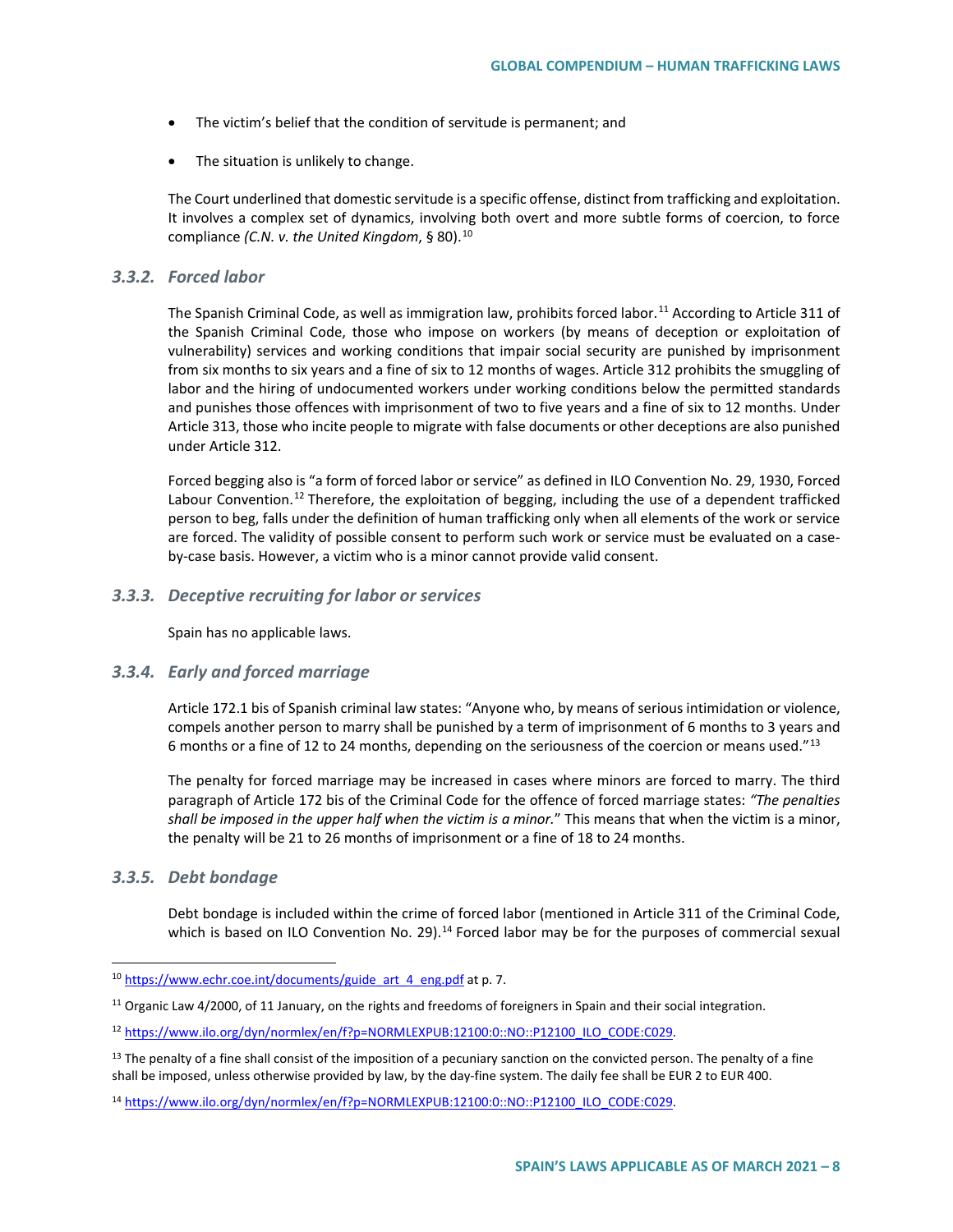exploitation or labor exploitation, which includes any working purposes other than sexual exploitation. The crime of forced labor covers slavery, practices similar to slavery, debt bondage, and also human trafficking, except for the purpose of organ removal, forced marriage, or illegal adoption, all of which are covered elsewhere.

### *3.3.6. Any other relevant offenses*

Spain has no other relevant slavery-like offences.

*3.3.7. Extraterritorial application of the offenses*

Refer to Section 3.2.2.

### **3.4. Human Trafficking/Smuggling-Related Criminal Offenses**

### *3.4.1. International and domestic trafficking/smuggling of people*

Human trafficking in Spain has two prominent characteristics: the victims are predominantly female, and it is closely connected with illegal immigrants crossing the Mediterranean Sea from Africa. Also, human trafficking is one of the major sources of income for organized crime, and the Spanish authorities strongly link prostitution with human trafficking and mafias.

According to EUROPOL,<sup>[15](#page-8-0)</sup> human trafficking in Spain is one of the main sources of "illicit" income from crime and corruption, second in line behind the drug trade. The Spanish Intelligence Center against Organized Crime (**CITCO**) estimates that about 45,000 women are involved in prostitution, accounting for approximately EUR 3.7 billion. Virtually all persons engaged in prostitution are women with serious social problems, according to the Report of the Presentation on prostitution in Spain (154/9), adopted at the meeting of 13 March 2007.

Almost all trafficking of women (95%) is for the purpose of sexual exploitation.

The majority of victims (65%) come from the EU, mainly Bulgaria, Romania, Holland, Poland, and Hungary. Victims of human trafficking from non-EU countries come from Nigeria, Brazil, China, Vietnam, and Russia.

It is very difficult to obtain reliable data on human trafficking because it is done secretly, across national borders, by organized crime networks.

In summary, the Spanish authorities, taking into account international legislation, UN protocols, and the recommendations and decisions of the EU and the Council of Europe, have adopted public policies to protect victims of human trafficking and to combat crime through national security forces, paying special attention to the gender and migratory component of this crime in Spain.

The most relevant legislative and governmental initiatives are:

#### *3.4.1.1. Legislative initiatives*

o Approval by Parliament of the "*Proposal concerning the eradication of forced prostitution and trafficking of women and girls for the purpose of sexual exploitation.*" This proposal urges the government to "Promote the adoption of a law to combat trafficking in women and girls for the purpose of sexual exploitation. *This law will include measures for the prevention and prosecution of these crimes, as well as measures for the protection and comprehensive care of their victims, from a* 

<span id="page-8-0"></span><sup>15</sup> [https://www.europol.europa.eu/crime-areas-and-trends/crime-areas/trafficking-in-human-beings.](https://www.europol.europa.eu/crime-areas-and-trends/crime-areas/trafficking-in-human-beings)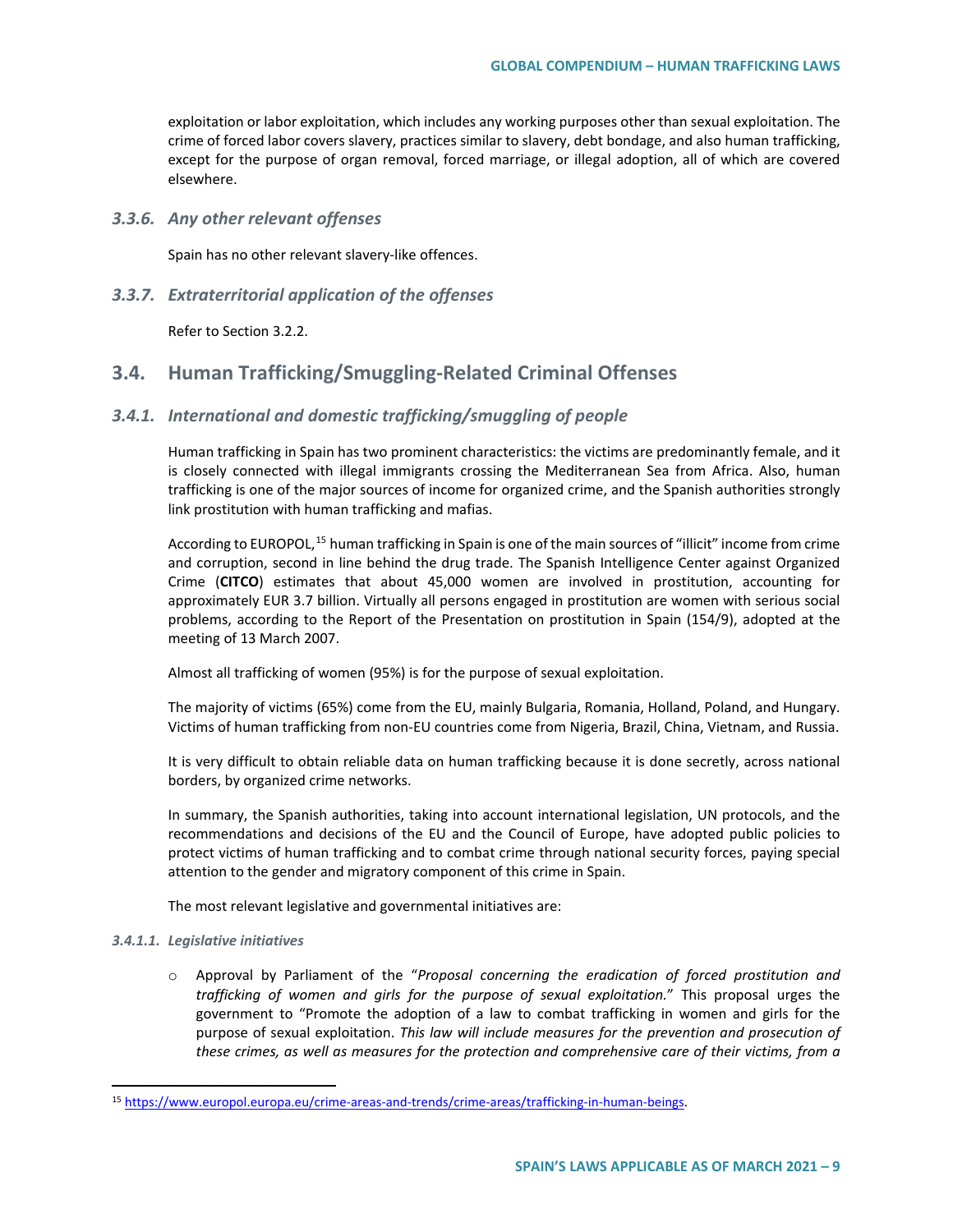*human rights perspective and with a gender perspective. In this regard, the law will offer special attention to minors.*"

Other proposals that are expected to be approved aim to eradicate human trafficking including all forms of exploitation for all victims, regardless of their nationality, and the creation of a Center on Trafficking in Human Beings.

- o Introduction, in 4/2000, of 11 January, on the rights and freedoms of foreigners in Spain Act and their social integration. Article 59 bis increases protection for vulnerable foreign victims in an irregular administrative situation. As a consequence of the protection of victims incorporated into the legislation on foreigners, particularly Article 140 of the Regulations of Organic Law 4/2000, of 11 January, the Ministries of Health, Social Services and Equality, Interior, Justice, Employment and Social Security, the Attorney General's Office, and the General Council of the Judiciary signed, on 28 October 2011, a Framework Protocol for the Protection of Victims of Trafficking in Human Beings. This Protocol establishes formal communication systems and mechanisms for cooperation among the various government authorities. It also recognizes the work of non-profit organizations specializing in victim care.
- o The Ministry of Employment and Social Care has approved a Protocol to detect and assist possible victims of human trafficking for the purpose of sexual exploitation.<sup>[16](#page-9-0)</sup> It aims to promote coordinated intervention by the Ministry's migration centers and centers managed by NGOs subsidized by the Ministry.
- $\circ$  Extending to 90 days the minimum time period of reinstatement and reflection, during which the victim may decide whether to cooperate with the authorities in the investigation of the crime and, where appropriate, in the criminal process, in accordance with the provisions of section 2 of Article 59 bis of 4/2000, of 11 January, on the rights and freedoms of foreigners in Spain Act and their social integration.
- $\circ$  Bonuses for companies that hire victims of human trafficking: it modifies Law 43/2006, of 29 December, for the improvement of growth and employment, so that employers receive a monthly bonus for the employer's social care quota (EUR 125/month for two years) for hiring an identified victim who has obtained residence and work authorization for exceptional circumstances.

#### *3.4.1.2. Government initiatives*

o Comprehensive plans to fight against trafficking in women and girls for the purpose of sexual exploitation and also against human trafficking for the purpose of labor exploitation. The plans are drawn up and implemented for three-year periods. The State Department carries out the plans. Two plans have been executed:

Plan 2009–2012 and Plan 2015–2018, with the implementation of a third plan planned for the near future. The priorities and objectives of the plan, in order of importance, are: (I) prevention and detection, (II) identification, protection, and assistance to victims, (III) knowledge and analysis of threats, (IV) active prosecution of mafia bosses, and (V) inter-institutional coordination and participation of society. The total budget implemented in the last plan, Plan 2015-2018, was over EUR 104 million.

o Creating particular standards for the National Security Forces in the fight against trafficking in human beings, including collaboration with organizations and entities with accredited experience in assisting victims.

<span id="page-9-0"></span> <sup>16</sup> [https://www.policia.es/miscelanea/trata/protocolo\\_marco\\_trata.pdf.](https://www.policia.es/miscelanea/trata/protocolo_marco_trata.pdf)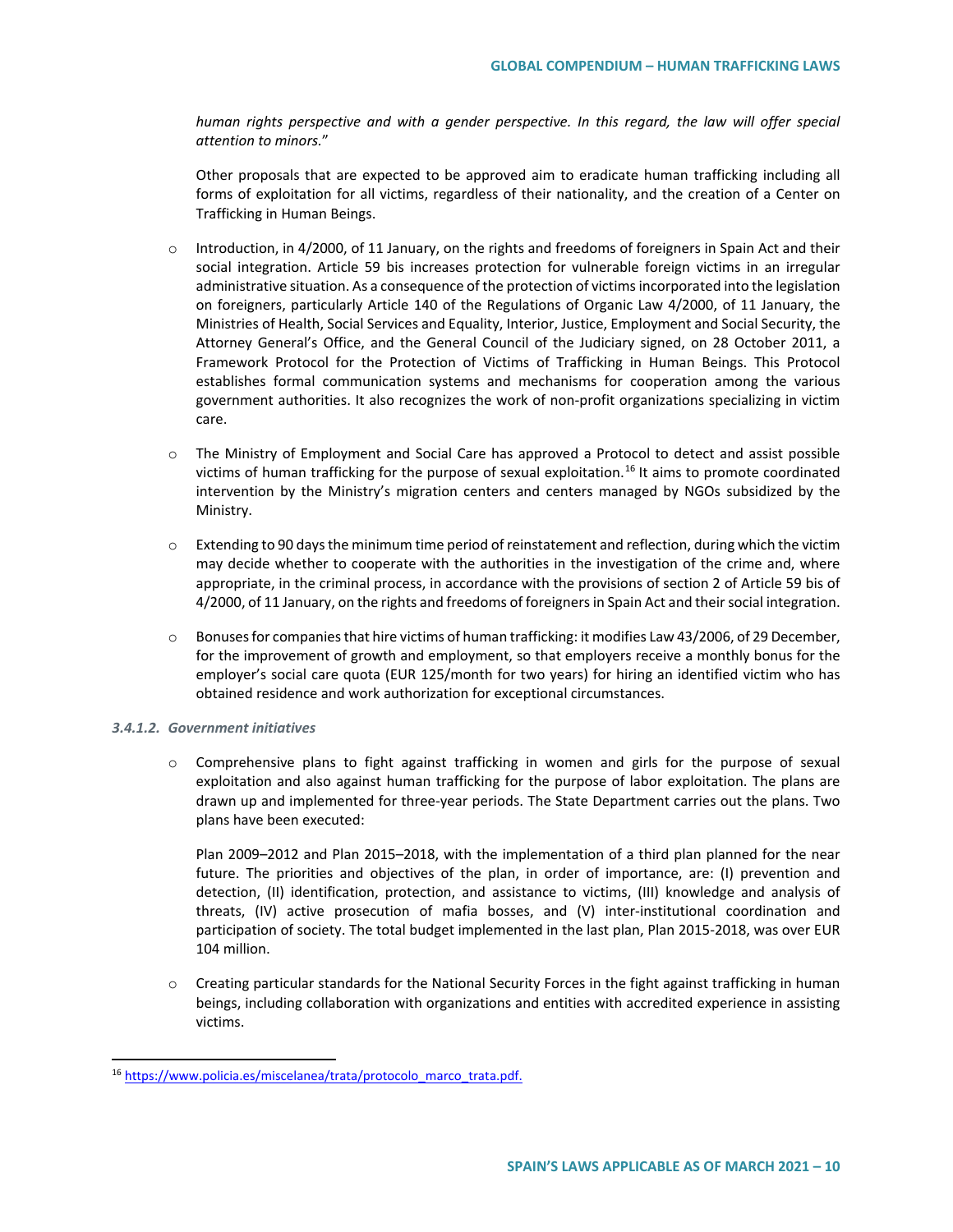- o Plans of the National Security Forces: Police Plan to Combat Trafficking in Human Beings, which began on 17 April 2013. The police have continued to develop the provisions of Directive 40/2009 to Combat Trafficking, dated 11 November 2009. Both instruments contemplate, among other objectives, to actively pursue members of criminal gangs, protect victims, and increase their cooperation.
- o EMPACT Project (EUROPOL). Fifteen Operational Action Plans for Trafficking in Human Beings have been developed and one led together with FRONTEX.
- $\circ$  In 2016, there were 2,586 administrative inspections against human trafficking for sexual exploitation, and 4,582 administrative inspections against human trafficking for labor exploitation. A total of 538 persons were arrested.

Several private organizations combat human trafficking, such as "ACCEM," the White Cross Foundation, and the Network against Human Trafficking. The Government assists these private associations with their plans. In addition, the Government, through the police and social services, makes existing shelters and assistance programs available to victims of human trafficking. Joint publicity campaigns aim to raise public awareness of the problem of human trafficking. A communication channel allows anonymous reporting of human trafficking.

### *3.4.2. International and domestic trafficking in children*

The law has given greater protection to minors as victims of trafficking, following the terms described in the UN Protocol 2000 to Prevent, Suppress and Punish Trafficking in Persons, Especially Women and Children.[17](#page-10-0)

The Spanish Criminal Code paragraph 2 of Article 177 bis, makes the consent of a minor irrelevant. Consequently, the recruitment, transfer, or receipt of a minor "for the purpose of exploitation" is a crime, without the need to prove deceptive, violent, intimidating, or abusive means.

Trafficking in children is punishable by five to eight years of imprisonment. If the children are foreign minors who do not meet the requirements for entering or remaining in Spanish territory, it is the exploitative purpose of trafficking that establishes the difference with the crime of Article 318 bis. When the trafficking also violates the State's control of migration by encouraging the illegal entry or stay of foreigners in Spanish territory, the offence of Article 318 bis CP (illegal trafficking of human beings) applies.

### *3.4.3. Victim harboring*

Article 177 bis of the Criminal Code defines human trafficking as: *"recruitment, transportation, transfer, harboring or reception of persons, including the exchange or transfer of control over such persons."*  Therefore, Spanish law makes victim harboring a crime.

### *3.4.4. Extraterritorial application of human trafficking and smuggling offenses*

Refer to Section 3.2.2.

### *3.4.5. International and domestic organ trafficking*

Human organ trafficking is the illegal extraction or obtaining of organs, and also the preparation, preservation, storage, transport, transfer, reception, importation, or exportation of illicitly extracted organs. This crime is detailed in Article 156 bis of the Spanish Criminal Code.

<span id="page-10-0"></span><sup>17</sup> [https://www.ohchr.org/en/professionalinterest/pages/protocoltraffickinginpersons.aspx.](https://www.ohchr.org/en/professionalinterest/pages/protocoltraffickinginpersons.aspx)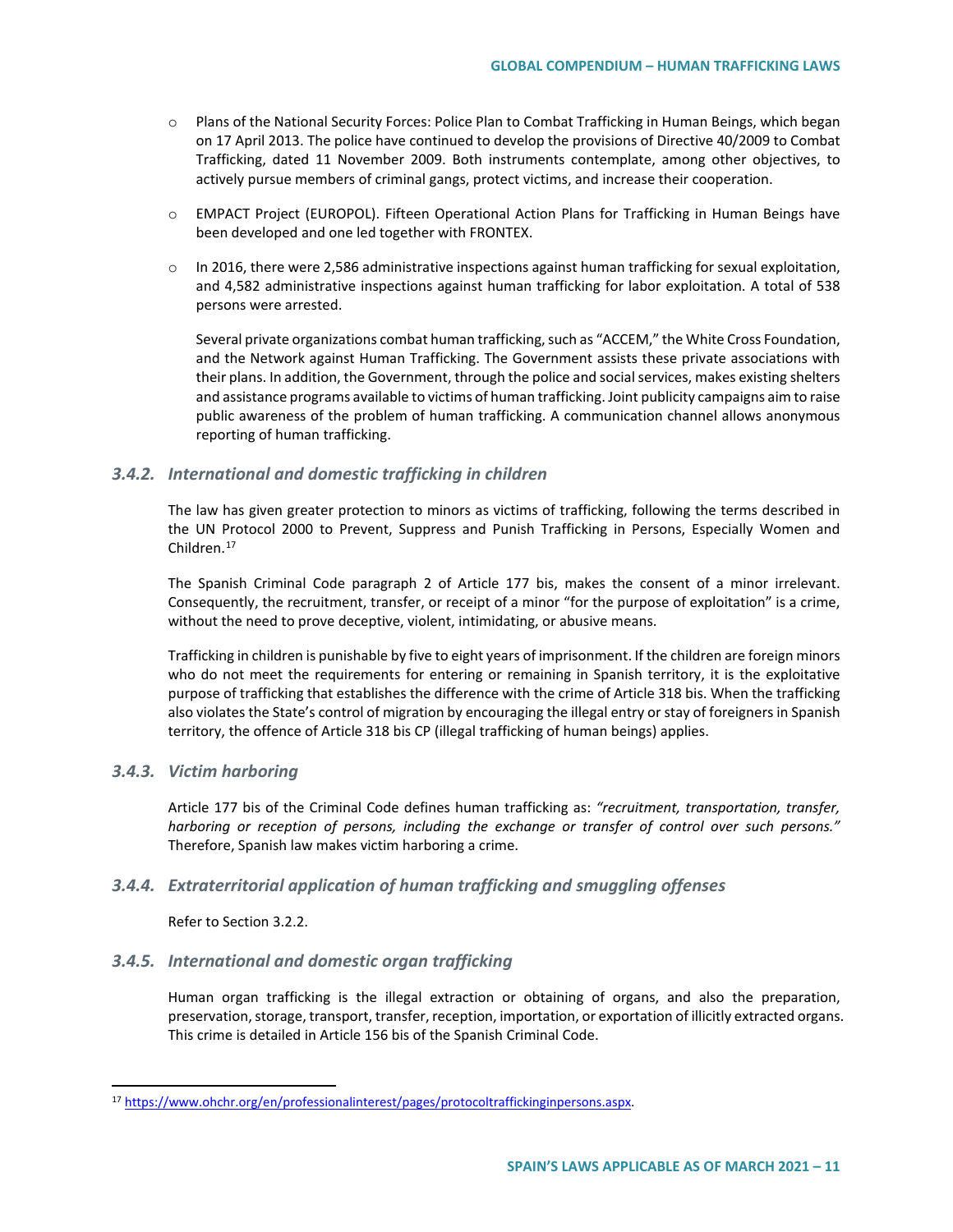Those who request or receive remuneration for proposing or capturing a donor or an organ recipient are also punished, as well as those who offer or deliver compensation to health personnel or public or private officials.

A recipient of an organ who consents to the transplant knowing the organ's illicit origin will also be punished. The penalties may be reduced by one or two degrees, taking into account the circumstances of the act and the culprit.

Other punishable offences relate to whether the victim's life or physical or psychological integrity is endangered with this illegal action, whether the victim is a minor, and whether the victim is in a vulnerable situation.

## **3.5. Online Exploitation of Children Offenses**

The Spanish Criminal Code addresses online exploitation. Article 183 applies when online means are used to exploit children. The punishment for this conduct is one to three years of imprisonment.

# **3.6. Child Sex Tourism Offenses**

Child sex tourism is not a specific criminal offence, but it is within the scope of Article 188 of the Spanish Criminal Code: *"The one that induces, promotes, favors or facilitates the prostitution of a minor or a person with a disability in need of special protection, or profits from it, or otherwise exploits a minor or a person with a disability for these purposes, will be punished with penalties of two to five years and a fine of twelve to twenty four months. If the victim were under sixteen, the prison sentence of four to eight years and a fine of twelve to twenty four months shall be imposed."* 

Note that prostitution is not the only punishable offence; any kind of child exploitation for sexual purposes also is punished.

# **4. SPAIN'S SUPPLY CHAIN REPORTING LEGISLATION**

No supply chain reporting legislation obligates private businesses to control their supply chain to hinder human trafficking. Nonetheless, some initiatives do exist, at an EU and Spanish level, which may influence companies to manage their supply chains to protect human rights.

On 16 June 2011, the United Nations approved the "Guiding Principles on Business and Human Rights"<sup>18</sup> as an international instrument to address corporate standards of responsibility and accountability for human rights. Although not legally binding, the UN principles establish a globally applicable standard of conduct for all companies.

The UN Guiding Principles, together with the call of the European Commission to promote their national implementation among member states, prompted the Spanish Government to create and approve the "National Plan of Business and Human Rights" (**National Plan**), [19](#page-11-1) adopted on 28 July 2017.

The National Plan embodies Spain's commitment to protect human rights in the conduct of business. It also contributes to strengthening the competitive advantage of Spanish companies in the global market by offering an optimal framework for their business operations.

<span id="page-11-0"></span> <sup>18</sup> [https://www.ohchr.org/SP.](https://www.ohchr.org/SP)

<span id="page-11-1"></span><sup>19</sup> [http://www.exteriores.gob.es.](http://www.exteriores.gob.es/)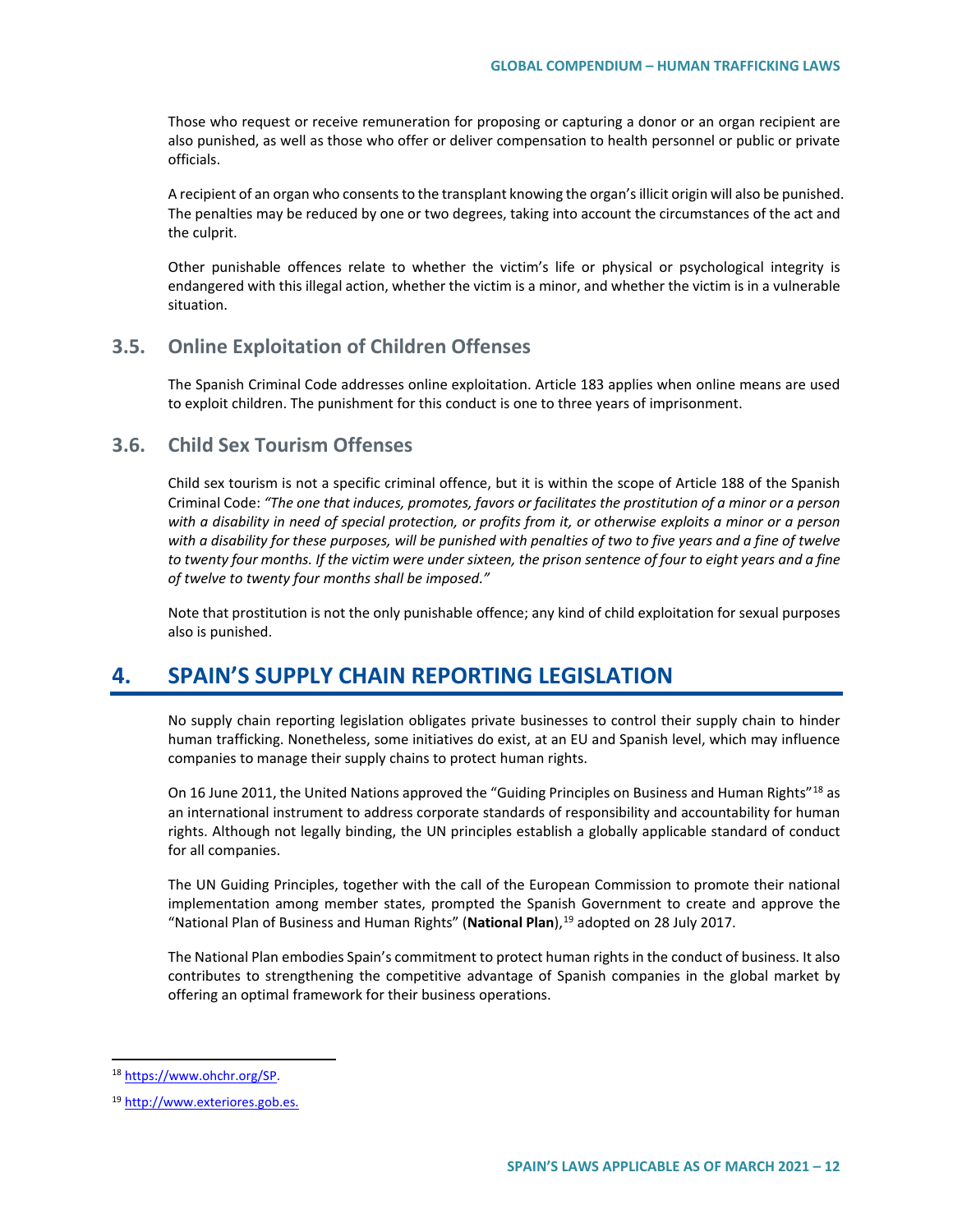The Government further agreed to promote a corporate internal assessment and action procedure to avoid adverse human rights consequences from corporate activity. Another potential measure is to provide incentives for business enterprises of all sizes to adopt and carry out human rights policies. These incentives may be economic, commercial, visibility and image, or otherwise.

In addition, the National Plan takes into account the [20](#page-12-0)30 Agenda for Sustainable Development<sup>20</sup> (United Nations General Assembly resolution 70/1), which invites companies to align their corporate business strategy with development objectives, contribute to strengthening the competitive advantage of Spanish companies in the global market, and enhance their capability to prevent and mitigate human rights-based risks.

EU Directive 2014/95/EU<sup>[21](#page-12-1)</sup> on the disclosure of non-financial and diversity information by certain large enterprises requires the management report of these enterprises to include a financial statement containing information related, *inter alia*, to human rights. This Directive also mandates the "due diligence" obligation by large enterprises. In this regard, they must take anticipatory measures to identify, prevent, and mitigate existing and potential adverse impacts. This "due diligence" obligation applies not only to the company itself but also to its subsidiaries and supply chains.

Through Royal Decree-Law 18/2017 of 24 November (RD-Law 18/2017),<sup>[22](#page-12-2)</sup> Spanish law incorporated the principles of Directive 2014/95/EU. RD-Law 18/2017 further amended the Spanish Commercial Code (*Código de Comercio*) published by virtue of the Royal Decree of 22 August 1885, the Capital Companies Act approved by Royal Legislative Decree 1/2010 of July 2, and Audit Law 22/2015, of July 20 (**Audit Law**).

Also derived from RD-Law 18/2017, Law 11/2018<sup>[23](#page-12-3)</sup> of December 28 (Law 11/2018) amended the Spanish Commercial Code, the revised Capital Companies Act, and the Audit Law, in regard to non-financial information and diversity. Law 11/2018 increases the number of companies required to report on nonfinancial information, including human rights.

Law 11/2018 also provides greater specificity on the required non-financial information. The non-financial information report must describe, among other issues, the markets in which the corresponding enterprise operates, its objectives and strategies, including its due diligence procedures and risk measures, and the results achieved from implementing those policies, including key indicators of relevant non-financial performance. In addition, this non-financial report must include significant human rights information, such as the establishment of a human rights infringement risk procedure to mitigate, manage, and repair potential abuses.

<span id="page-12-1"></span><sup>21</sup> [https://eur-lex.europa.eu.](https://eur-lex.europa.eu/legal-content/ES/TXT/?uri=CELEX%3A32014L0095)

<span id="page-12-0"></span> <sup>2</sup>[0http://www.exteriores.gob.es/portal/es/politicaexteriorcooperacion/nacionesunidas/paginas/objetivosdedesarrollodelmileni](http://www.exteriores.gob.es/portal/es/politicaexteriorcooperacion/nacionesunidas/paginas/objetivosdedesarrollodelmilenio.aspx) [o.aspx.](http://www.exteriores.gob.es/portal/es/politicaexteriorcooperacion/nacionesunidas/paginas/objetivosdedesarrollodelmilenio.aspx)

<span id="page-12-2"></span><sup>22</sup> [https://noticias.juridicas.com/base\\_datos/Fiscal/608813-rdl-18-2017-de-24-nov-modifica-codigo-de-comercio-texto](https://noticias.juridicas.com/base_datos/Fiscal/608813-rdl-18-2017-de-24-nov-modifica-codigo-de-comercio-texto-refundido-de-la.html)[refundido-de-la.html.](https://noticias.juridicas.com/base_datos/Fiscal/608813-rdl-18-2017-de-24-nov-modifica-codigo-de-comercio-texto-refundido-de-la.html)

<span id="page-12-3"></span><sup>&</sup>lt;sup>23</sup> [https://noticias.juridicas.com/base\\_datos/Fiscal/634832-l-11-2018-de-28-dic-modifica-el-codigo-de-comercio-el-texto](https://noticias.juridicas.com/base_datos/Fiscal/634832-l-11-2018-de-28-dic-modifica-el-codigo-de-comercio-el-texto-refundido-de.html)[refundido-de.html.](https://noticias.juridicas.com/base_datos/Fiscal/634832-l-11-2018-de-28-dic-modifica-el-codigo-de-comercio-el-texto-refundido-de.html)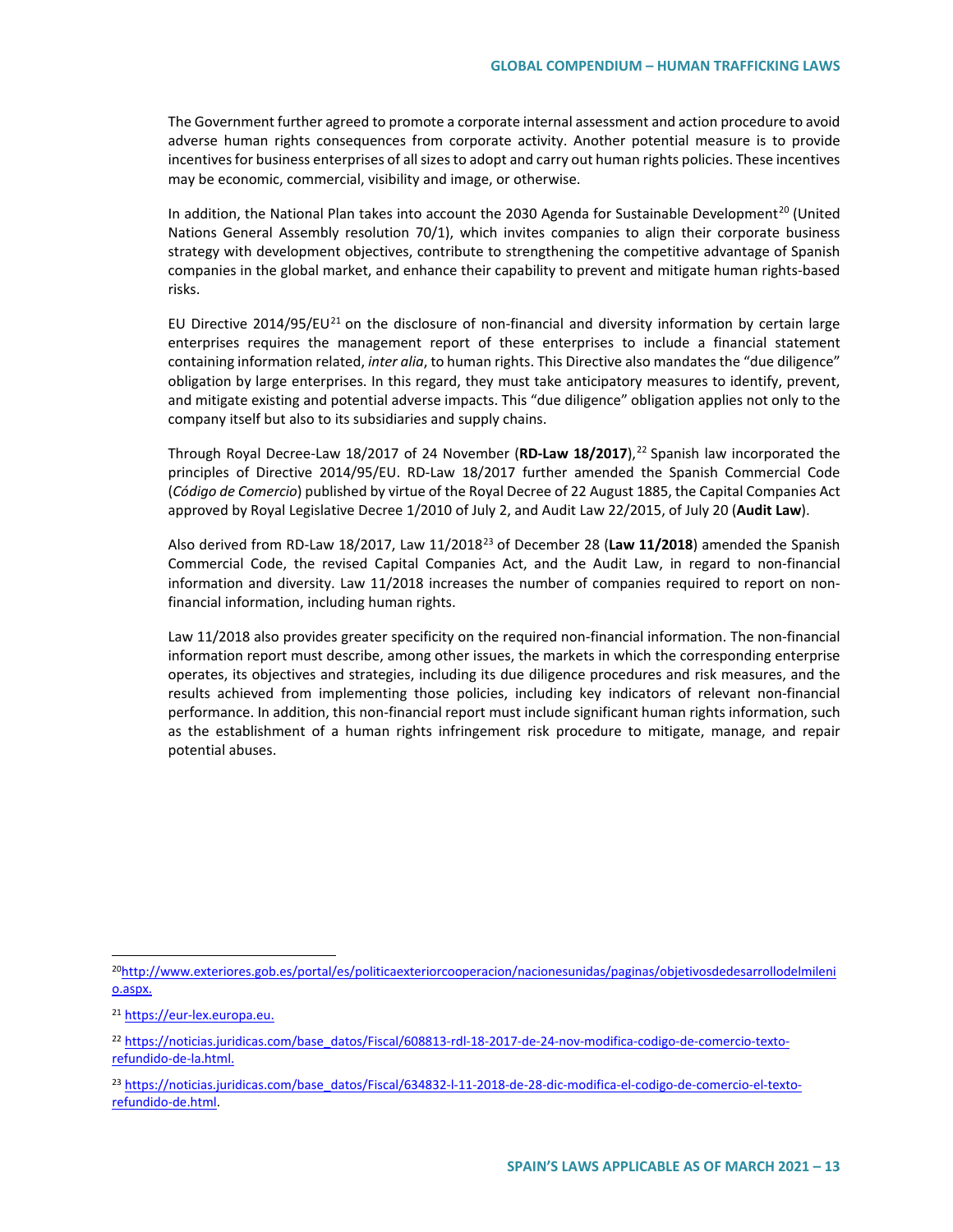# **5. FORCED LABOR: OVERVIEW OF SPAIN'S APPLICABLE EMPLOYMENT AND MIGRATION LAWS**

# **5.1. Employment Law Rights for Victims of Human Trafficking and Forced Labor**

Spanish employment law is based on free and voluntary work (Article 35 of the Spanish Constitution and Article 1 of the Worker's Statute). The last remnants of slavery ended, at least formally, with the freeing of the 30,000 slaves remaining in Cuba in 1880.

Spanish employment law provides several rights for victims of forced labor and remedies against perpetrators. Since 2010, human trafficking for the purpose of forced labor has been defined as a criminal offence punishable under Article 177 bis of the Spanish Criminal Code. Additionally, Articles 311 to 318 of the Spanish Criminal Code define a series of offences that refer to the workforce (both Spanish and foreign nationals), working conditions, Social Security, and requirements for foreigners.

Victims of forced labor, either nationals or foreigners, may take part in the criminal proceedings, be heard, be compensated for the damages suffered, request injunctions against the infringer, or be exempted from punishment for criminal offences or administrative liability. Moreover, victims may seek other remedies, like employment status.

# **5.2. Applicability of Employment Legislation in the Context of Forced Labor or Trafficking**

A victim of forced labor and trafficking is likely to fall under the scope of Articles 177 bis and 311 to 318 of the Spanish Criminal Code.

The crime of forced labor or trafficking requires proof of:

- o Recruiting, transporting, transferring, sheltering, receiving, or accommodating the victim.
- o Using violence, intimidation, or deception, or abusing a position of superiority or the victim's vulnerability (proof of this type of misconduct is not required for victims who are minors).
- o Imposing forced labor or services, slavery, practices similar to slavery or servitude, or begging.

Victims of forced labor or trafficking are entitled to bring criminal claims against the perpetrator, whether a natural or legal person.

### **5.3. Statutory Rights**

Employees' statutory rights can serve as a basis to assess whether a person is the subject of forced labor and as a basis for tort claims by victims of traffickers.

### *5.3.1. Rights to minimum wages, entitlements, and other applicable minimum standards*

According to Article 35 of the Spanish Constitution, all Spaniards have the duty to work and the right to work, to free choice of profession or trade, to promotion through work, and to sufficient remuneration to meet their needs and those of their families, without discrimination on the basis of sex.

Employers and employees are free to negotiate the terms and conditions of their employment status. However, employees have various minimum rights under the law (Article 4 of the Worker's Statute). These include: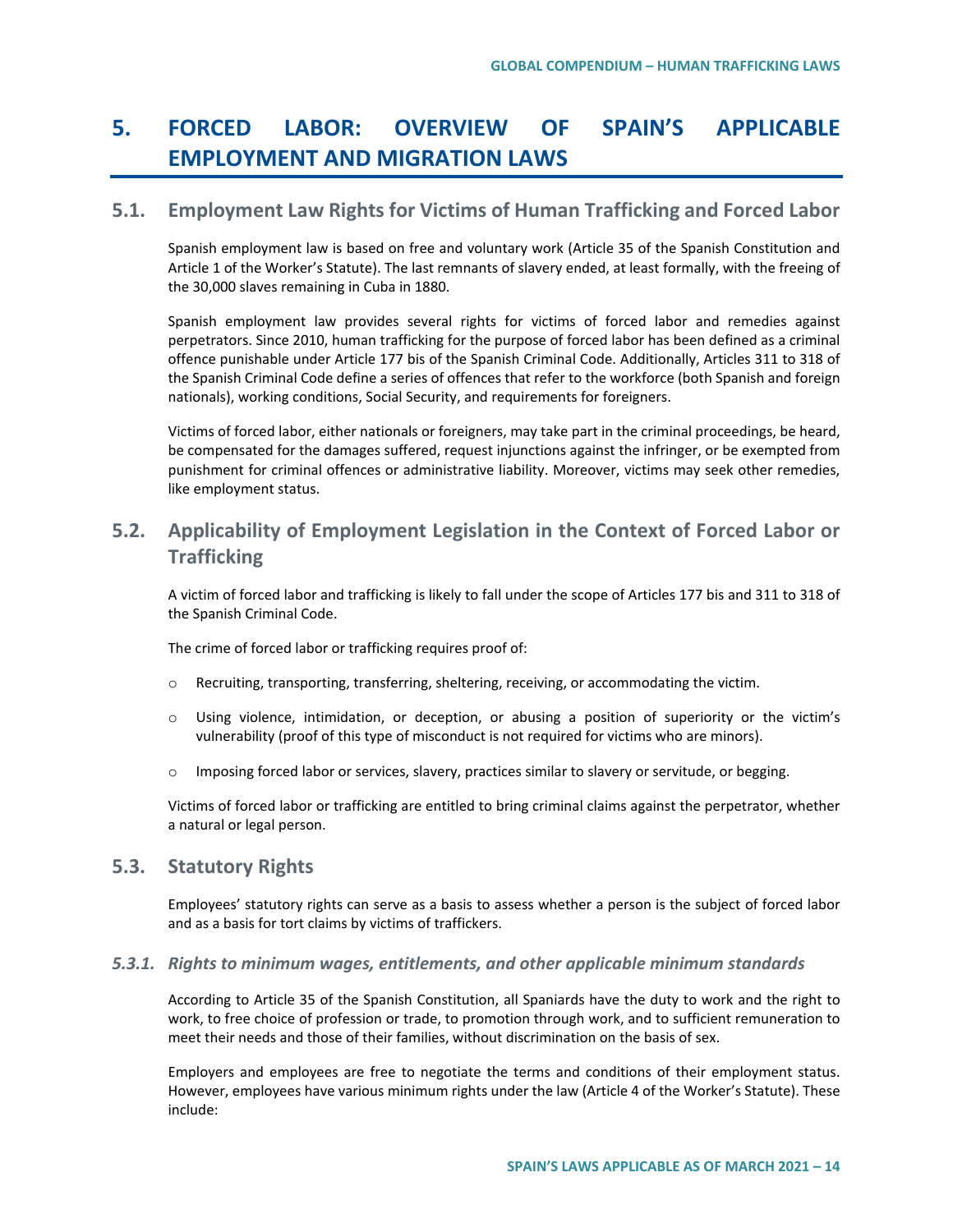- o A right to a minimum wage, which the government revises and sets each year. For 2020, it was EUR 950 per month if the salary is paid in 14 instalments.
- $\circ$  A right to a maximum number of working hours. Full-time workers in Spain must average a maximum of 40 hours per week of work, calculated on an annual basis.
- o Rest time. Workers are entitled to a minimum weekly rest time of one-and-a-half uninterrupted days, which generally includes Saturday afternoon or, where applicable, Monday morning, and the whole day Sunday.
- o Paid time-off. Workers may take paid time-off for several reasons (for example, birth of a child, residence move, and holidays, among others).
- $\circ$  Health and safety rights. The employer shall take the necessary measures to ensure that the use of the workplace does not create risks to the health and safety of its employees or, if this is not possible, it shall at least minimize these risks.

### *5.3.2. Claims available in relation to misrepresentations and "sham" arrangements*

It is a crime to recruit people or cause them to leave their jobs by offering misleading or false employment or working conditions, or to encourage the emigration of any person to another country by using a sham contract or placement or other similar deception. The punishment is imprisonment for two to five years and a daily fine of six to 12 months.

A sham employment contract is a social security fraud. It is punished as a very serious offence that can lead to a penalty of EUR 6,521 to EUR 187,515, depending on the degree of seriousness.

It is a very serious (non-criminal) infraction to create a sham employment relationship with a foreigner, when such conduct is carried out for profit or with the purpose of unduly obtaining rights recognized by law, provided that such acts are not sufficiently serious to constitute a criminal offense. Penalties range from EUR 10,001 to EUR 100,000.

Finally, victims may seek the recognition of the employment relationship and its fulfillment and claim damages.

### *5.3.3. Claims available in relation to unlawful deductions, loans, and debt bondage*

Unlawful deductions, loans, and debt bondage would be considered criminal offences under Article 177 bis of the Spanish Criminal Code, provided that the requirements of that article are met.

### *5.3.4. Remedies*

Remedies vary depending on the circumstances. Victims of forced labor are entitled to bring criminal claims against the perpetrator, seek damages, and seek an award of employment status, among other remedies.

Additionally, foreigners may ask for residence and work permits, health assistance, or to be returned to their country of origin.

### *5.3.5. The well-being of workers: Preventing work-related psychosocial risks*

Spain does not have specific legislation on psychosocial risks. However, occupational safety and health rules cover all risks to health arising from work, and there are no exceptions. Thus, the general obligations to assess, manage, and mitigate risks apply.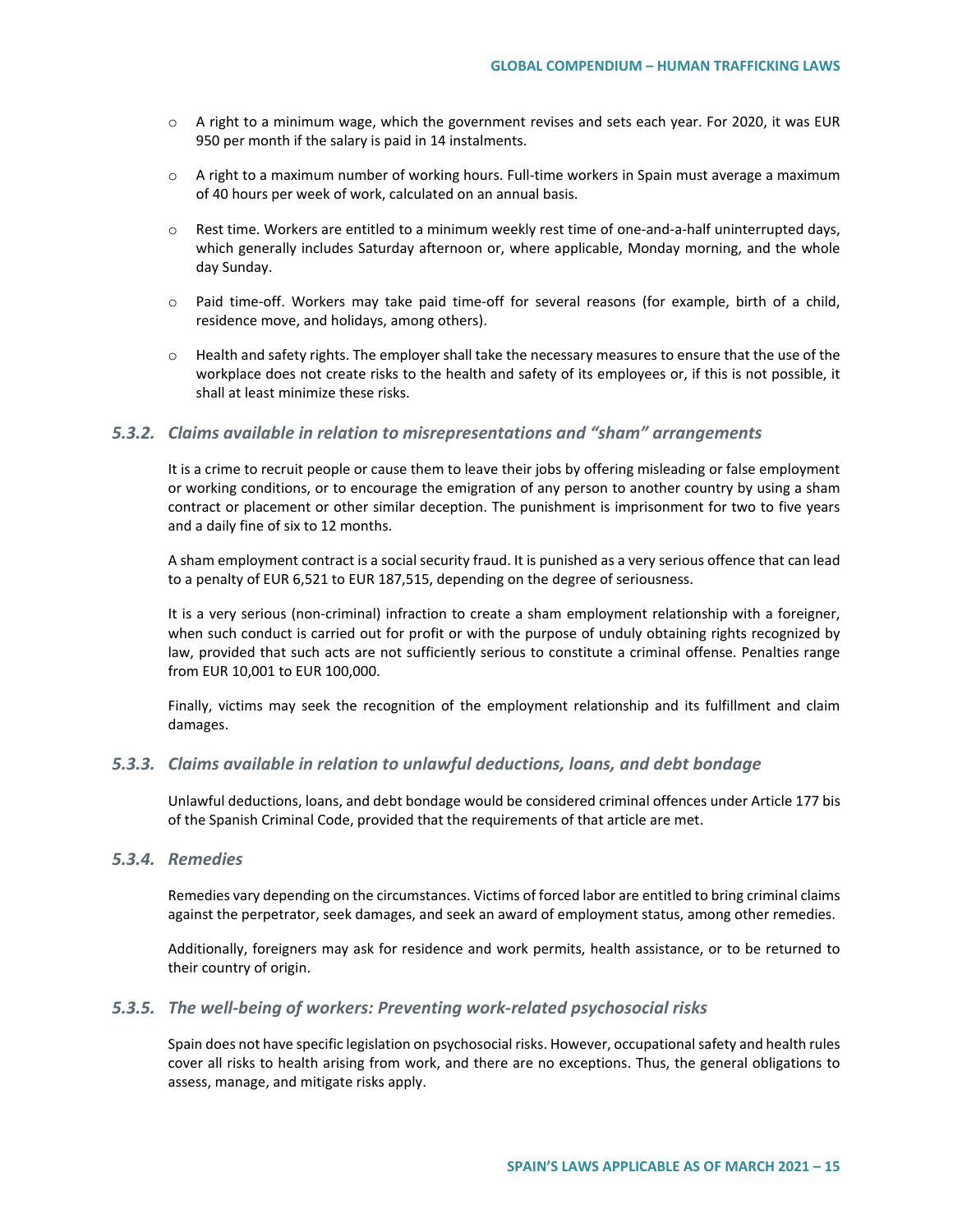In July 2012, a guide was published to promote a risk assessment of psychosocial factors in organizations. Measures to identify and prevent risks are preferred over measures to protect workers from ongoing risks.

### *5.3.6. The well-being of workers: Promotion of workers' health*

According to Article 40.2 of the Spanish Constitution, public authorities shall ensure health and safety at work and guarantee the necessary rest time, by limiting working hours, providing regular paid holidays, and promoting appropriate facilities.

Likewise, pursuant to Article 19 of the Worker's Statute, workers shall have the right to occupational safety and health.

Finally, Law 31/1995, of 8 November, on the Prevention of Occupational Risks, developed a policy of protecting the health of workers through the prevention of risks arising from their work.

### *5.3.7. The well-being of workers: Rest time*

Rest time is a constitutional right (Article 40.2 of the Spanish Constitution).

Workers are entitled to a minimum weekly rest time of one-and-a-half uninterrupted days, which generally includes Saturday afternoon or, where applicable, Monday morning, and the whole day Sunday (Article 37 of the Worker's Statute).

At least 12 hours must elapse between the end of one working day and the start of the next working day. When a working day exceeds six hours, the employer must allow a rest period of at least 15 minutes (Article 34 of the Worker's Statute).

Workers under 18 years old must receive rest time for a minimum of 30 minutes when the working day exceeds four-and-a-half hours (Article 34 of the Worker's Statute). They also must have weekly rest time of at least two uninterrupted days (Article 37 of the Worker's Statute).

### *5.3.8. The well-being of workers: Freedom to change jobs and right to leave*

The Spanish Constitution gives everyone the right to work. Everyone is free to choose their profession. Spanish law gives workers freedom to change and leave jobs. Workers are free to terminate their employment, provided they send notice (Article 35 of Spanish Constitution and Article 4 of the Workers' Statute).

# **5.4. Rights to a Safe Workplace and Compensation Associated With Injuries or Illness**

According to Article 40.2 of the Spanish Constitution, public authorities shall ensure health and safety at work and guarantee the necessary rest time by limiting working hours, providing regular paid holidays, and promoting appropriate working facilities.

Employers who fail to prevent workplace risks face administrative liability and, where appropriate, criminal and civil liability for damages.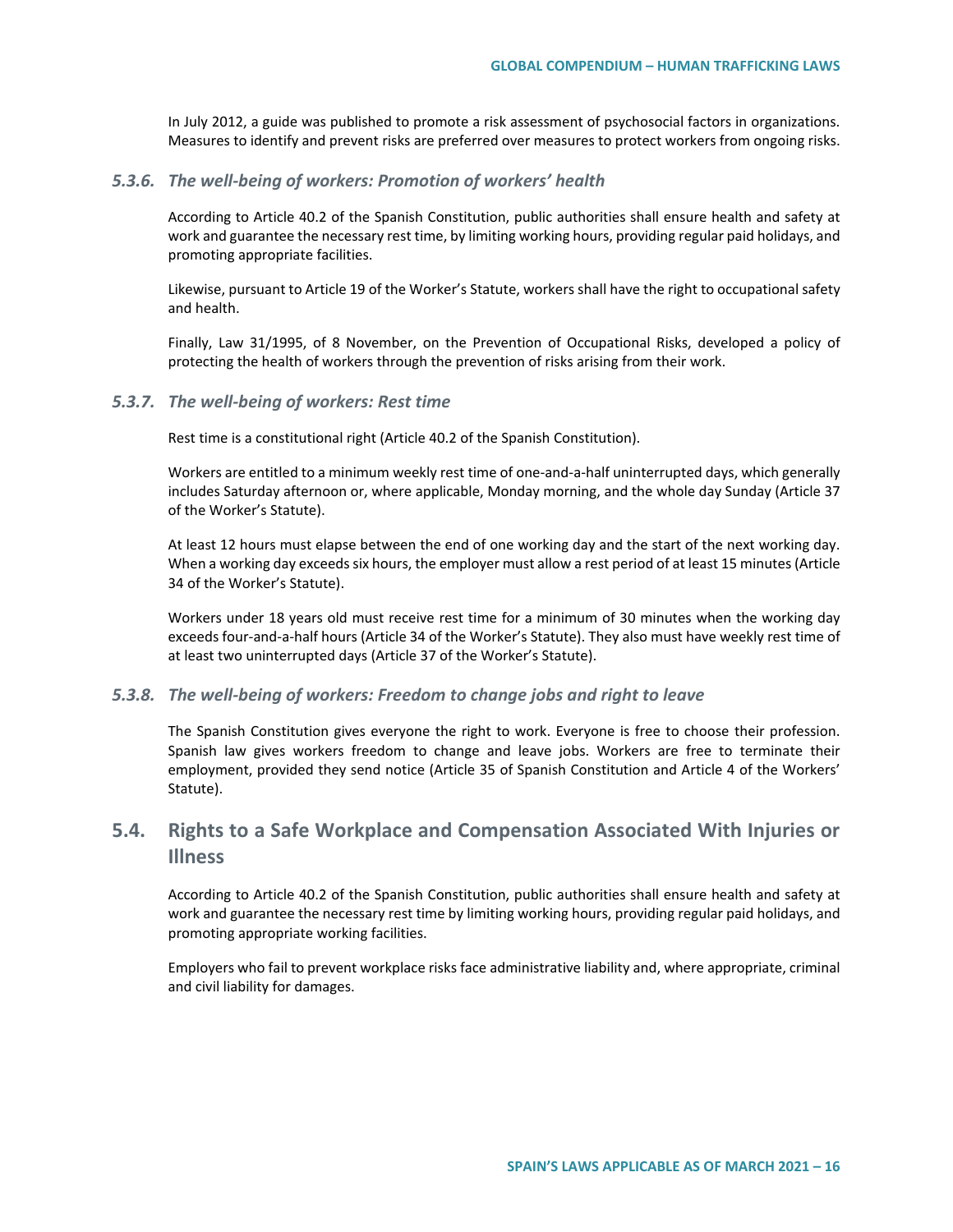# **5.5. Access to Justice and Practical Issues Associated With Enforcing Social Legislation**

Victims of trafficking are entitled, among others rights, to free legal assistance, without the need to prove that they have insufficient resources to litigate (Royal Decree-Law of 3/2013 of 22 February, which amends rules in the field of judicial administration and the free legal aid system). They also have the right to the assistance of a translator.

Although many victims of forced labor and trafficking in Spain are likely to have strong claims, the vast majority of victims do not know about the legal assistance available to file those claims. Spanish employment law and litigation procedures are complex, and it is difficult for any person to commence proceedings without legal assistance. This is particularly true for those victims of trafficking or forced labor who do not speak Spanish and who are poorly educated.

According to GRETA (Group of Experts on Action against Trafficking in Human Beings), Spain does not have enough labor inspectors in remote rural areas. Also, inspectors cannot enter private households without a court order. This creates a situation where it is possible and profitable to exploit trafficked labor. The National Plan does not cover this form of human trafficking, and there is a lack of research and data on it. The difficulties in investigating and prosecuting cases of forced labor, along with lack of experience and awareness, explain the absence of judgments for this form of human trafficking.

### **5.6. Interaction Between Employment Law and Migration**

### *5.6.1. Employment rights affected where employment is unlawful under migration law*

According to Article 20 of Organic Law 4/2000, of 11 January, on the rights and freedoms of foreigners in Spain and their social integration, all foreigners have the right to effective judicial protection.

According to Article 177 bis of the Spanish Criminal Code, victims of trafficking are exempt from punishment for criminal offences committed because of their exploitation, provided that there is adequate proportionality between that situation and the criminal act committed.

Pursuant to Article 59 of Organic Law 4/2000, of 11 January, on the rights and freedoms of foreigners in Spain and their social integration, foreigners who are illegally in Spain and are victims or witnesses of an act of human trafficking, illegal immigration, labor exploitation, illicit labor trafficking, or exploitation in prostitution are exempt from administrative liability and expulsion if they denounce the perpetrators or cooperate with government authorities by providing essential information or testifying.

### *5.6.2. Rights/remedies available under applicable migration law and regulations*

Refer to Section 7.

### **5.7. Employment Laws and Child Labor**

Child labor in Spain is officially "anecdotal" and, therefore, there are no statistics or reports. However, organizations such as Save the Children, UNICEF, and the Children's Platform warn that the official figures do not include minors engaged in prostitution. Also, the family is an "obstacle to visibility," because child labor often takes place in family businesses or agricultural work.

The Spanish Criminal Code punishes anyone who employs a minor who does not have a work permit (Article 311 bis).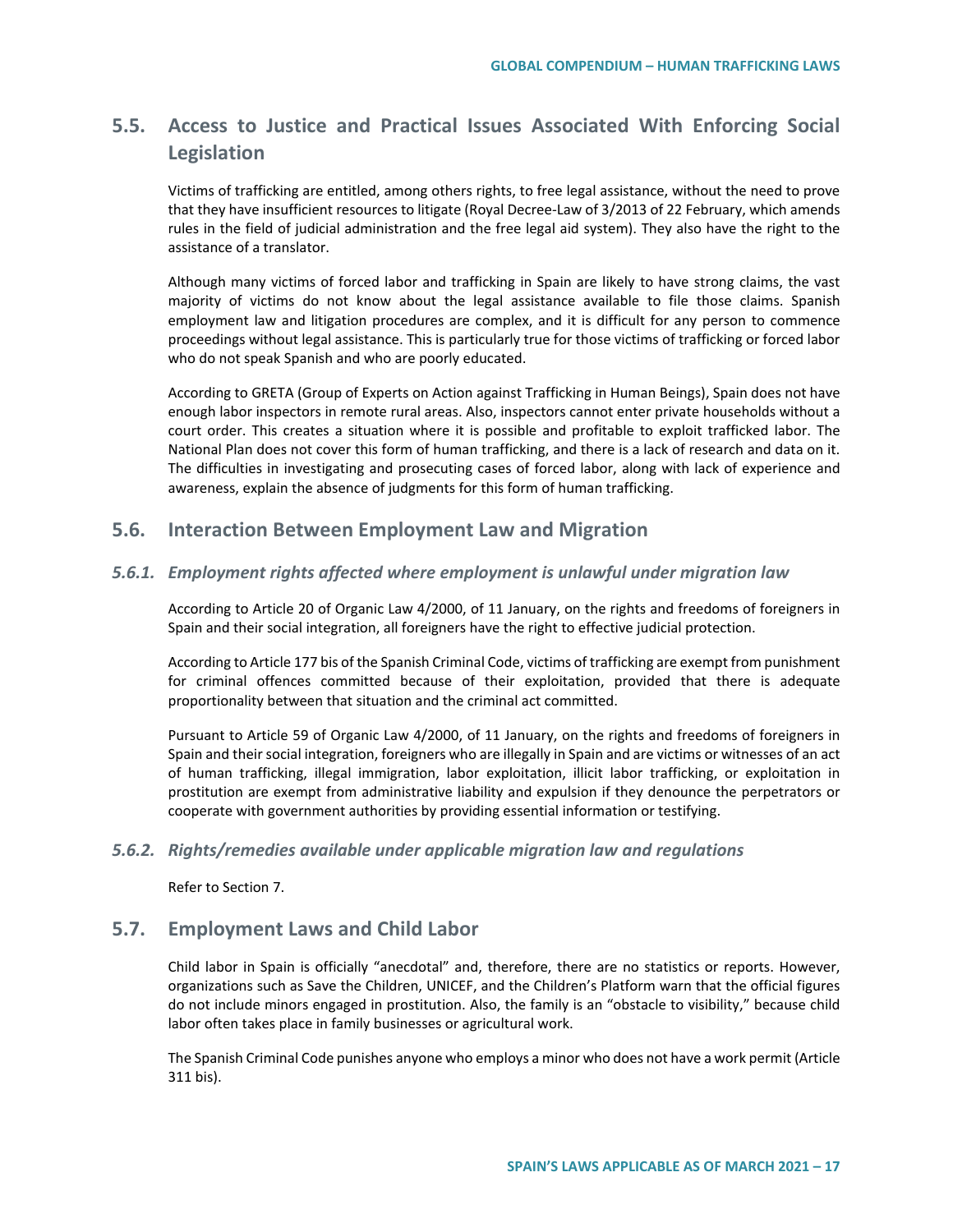# **6. GOVERNMENT PROCUREMENT RULES**

Government procurement falls under Law 9/2017, of 8 November, on Public Sector Contracts.

Article 71 of Law 9/2017, of 8 November, on Public Sector Contracts, excludes those who have been convicted of crimes of human trafficking (among other crimes) from participating in the government procurement process.

# **7. RESTITUTION AND VICTIM COMPENSATION**

### **7.1. Overview**

Victims of human trafficking have several rights provided by international and national regulations.

In general, they have the rights to compensation, reparation, and restitution.

### **7.2. Spain's Legal Framework**

The first Spanish rules that began to regulate, recognize, and protect the rights of victims of human trafficking were (i) Law 35/1995, of 11 December, on Aid and Assistance to Victims of Violent Crime and Sexual Freedom, developed by Royal Decree 738/1997 of 23 May; (ii) Organic Law 1/1996, of January 15, on the Legal Protection of Minors; (iii) Organic Law 1/2004, of 28 December, on Comprehensive Protection Measures against Gender-Based Violence; and (iv) Law 4/2015 of 27 April on the Statute of the Victim of Crime, which transposed Directive 2012/29/EU.

Law 4/2015 is the first Spanish regulation that recognizes the right to information, restitution, reparation, and compensation specifically for human trafficking victims.

In line with European legislation, this law recognizes the dignity of victims, and it regulates the defense of their material and moral well-being and the material and moral well-being of society as a whole. It brings together in one law the catalogue of victim's rights under European Union Directives and Spanish law. It prescribes the ways for victims to obtain economic compensation, and it obligates prosecutors to seek economic compensation for the victim from the defendant.

Organic Law 1/2015 of 30 March on Criminal Code further defines the concept of vulnerability of victims of human trafficking in accordance with EU Directive 2012/29/EU.

Because most trafficking victims are foreign women, Organic Law 4/2000, of 11 January, on the rights and freedoms of foreign women in Spain and their social integration, also often applies.

### *7.2.1. Law 4/2015 of 27 April on the Statute of the Victim of Crime*

The Law regulating the Victim's Statute (**Law 4/2015**) follows European legislation in recognizing the dignity and rights of human trafficking victims. In a single legislative text, Law 4/2015 sets out the catalogue of victim's rights, in accordance with Directive 2012/29/EU of the European Parliament and of the Council, October 25, 2012, which prescribes minimum standards on the rights, support, and protection of crime victims.

According to Article 3 of Law 4/2015, every victim has the right to protection, information, support, assistance, and care. They also have the right to participate in criminal proceedings and to receive respectful, professional, individualized, and non-discriminatory treatment from government authorities or officials at all times.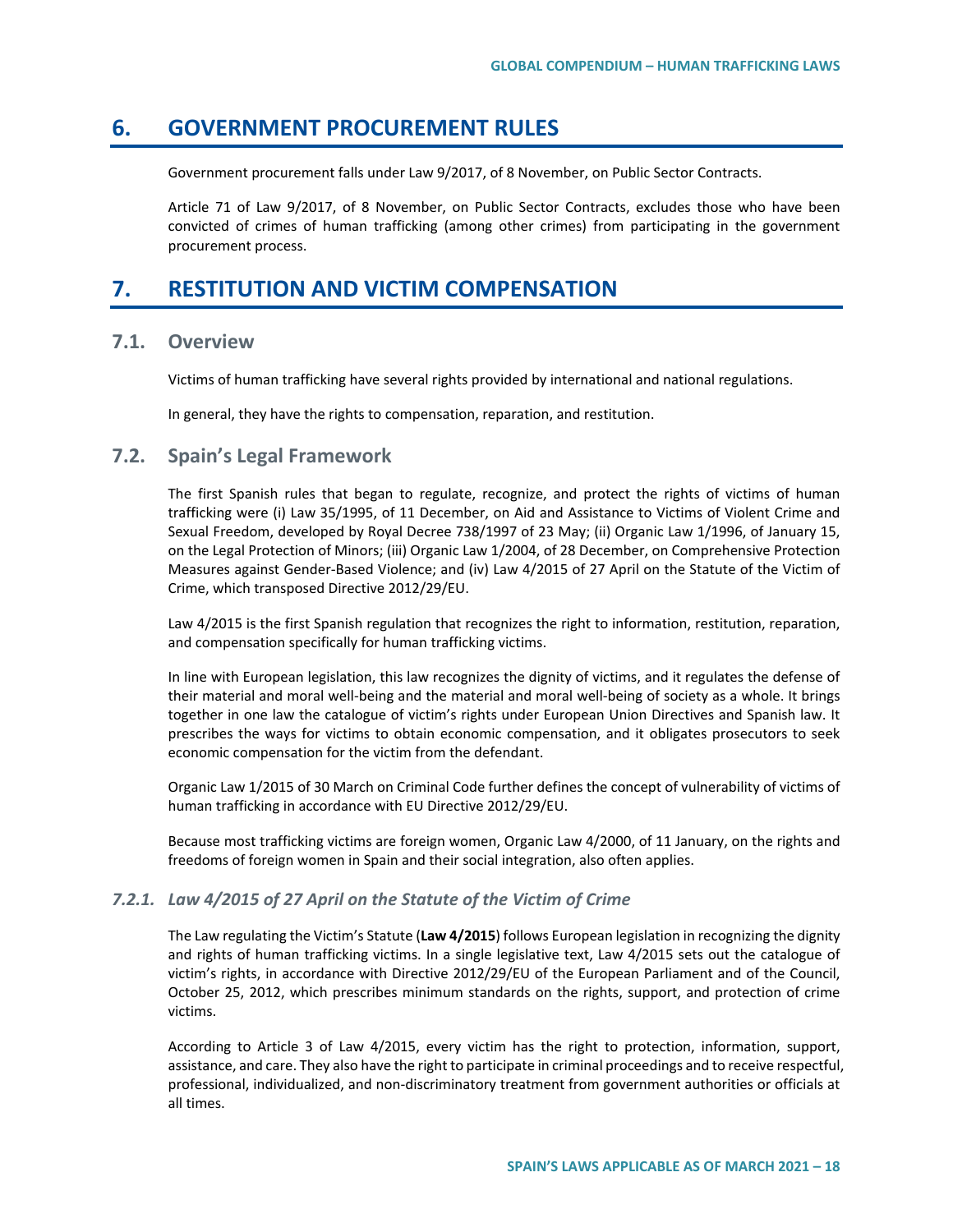By virtue of Article 5 of Law 4/2015, every victim has the right, from the first contact with the Spanish authorities (including the time before the filing of the complaint), to receive, without delay, the necessary information regarding the victim's personal circumstances, the crime committed, the damage suffered, the right to economic compensation, and, where appropriate, the procedure to claim compensation.

Article 14 of Law 4/2015 (reimbursement of expenses) establishes that a victim who has participated in the criminal proceedings shall have the preferential right to obtain reimbursement of the victim's costs and expenses arising from that participation.

Article 16 of Law 4/2015 (free justice) gives victims the right to free legal aid. They may apply to the Victim Assistance Offices of the Administration of Justice, which will forward it to the appropriate Bar Association.

According to Article 17 of Law 4/2015, victims who live in Spain may file complaints with the Spanish authorities for criminal acts that have been committed in other countries of the European Union.

Finally, according to Article 18 of Law 4/2015, human trafficking victims have the right to obtain without delay, in accordance with the Criminal Procedure Act, the return of their property seized in the process.

Despite these compensation and restitution rights under Spanish law, in practice, human trafficking victims face numerous obstacles to access these rights, either because they cannot obtain necessary information or because they do not have the financial or educational means to make a claim.

Moreover, as reflected in the study of the Spanish General Council of Judicial Authority[24](#page-18-0) (*Consejo General del Poder Judicial*) on Human Trafficking, compensation for civil liability is possible only where there is a judicial condemnatory criminal conviction.

In many cases, victims decide not to claim compensation because they have returned to their home countries or are afraid of possible reprisals by criminal organizations.

According to the report of the General Council of the Judicial Authority*,* compensation should take into account the moral damage caused, the age of the victim, the family situation of the victim, duration of the crime, and other personal circumstances of the victim.

In Spain, victims of human trafficking are formally protected by the status of "protected witnesses" (witnesses whose testimony is determined to be essential to the successful prosecution of a criminal case and in which the witness's life or the lives of the witness's family are at risk). However, in practice the procedural rights are not ideal for victims since these criminal proceedings (where, among other issues, multiple questions of international law are raised) are still not very developed in Spain and are very long processes. As a result, it could be said that this lack of protection can cause further harm to the victim.

# **7.3. Public Protection Measures: Ministry of Health and General Council of the Judicial Authority**

The Ministry of Health has developed measures to protect children, including the training of professionals from different child and adolescent care and protection services.<sup>[25](#page-18-1)</sup> The Ministry's training programs also aim to improve the detection and assistance of victims who have been trafficked for exploitation purposes.

<span id="page-18-0"></span> <sup>24</sup> GENERAL COUNCIL OF JUDICIAL AUTHORITY (*CONSEJO GENERAL DEL PODER JUDICIAL. "Estudio de investigación en materia de trata de seres humanos, que se presenta a la comisión de igualdad del Consejo General del Poder Judicial," Febrero 2016.)*

<span id="page-18-1"></span><sup>25</sup> MINISTRY OF HEALTH (*MINISTERIO DE SANIDAD, SERVICIOS SOCIALES E IGUALDAD*. *Plan Integral de lucha contra la trata de mujeres y niñas con fines de explotación sexual 2015–2018.).*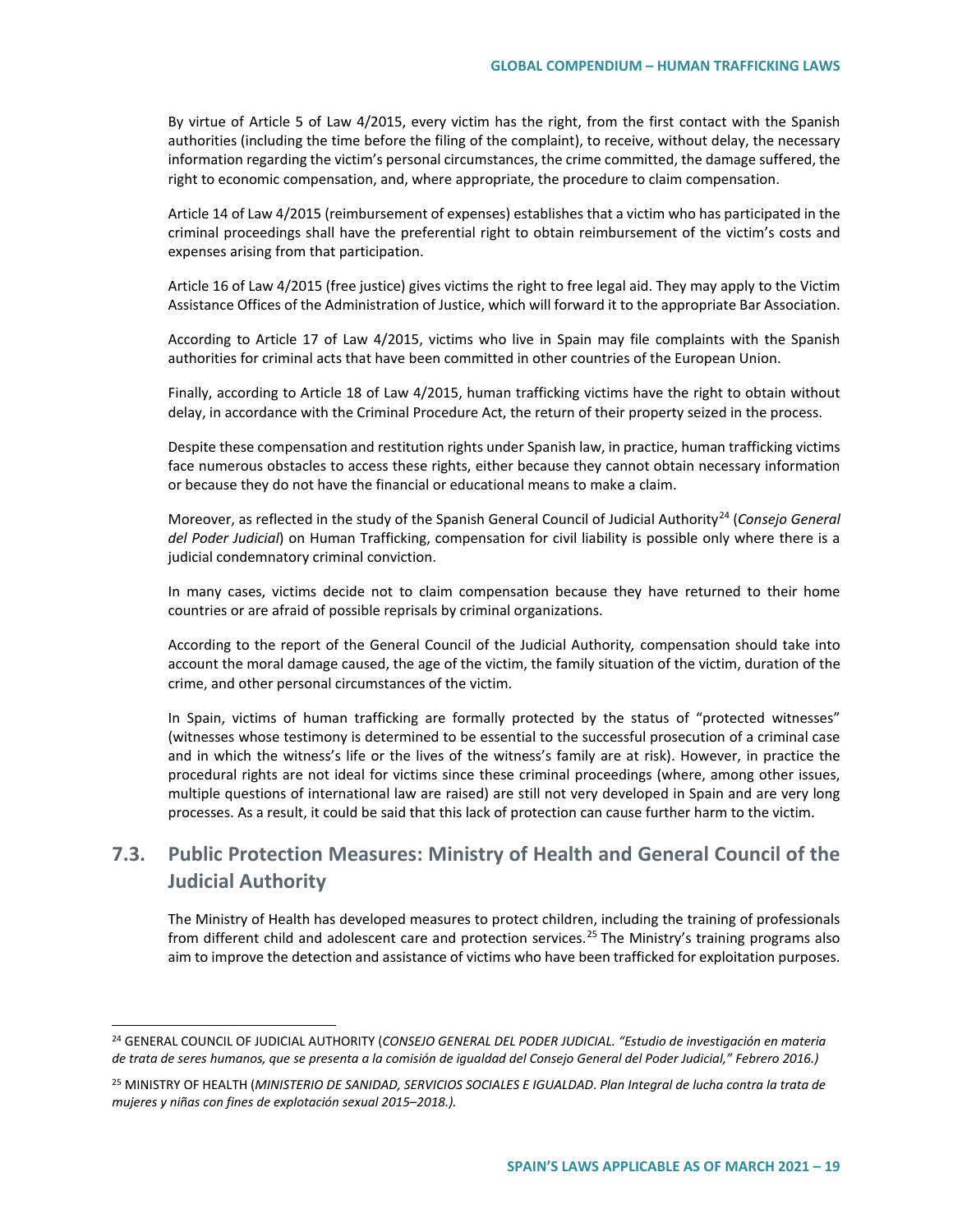The General Council of the Judicial Authority has continued to promote the training of the judiciary related to human trafficking. In 2018, it developed a "*Guide to criteria of judicial action against Human Trafficking,*" with the participation of specialized personnel from various government administrations and social institutions.

Finally, in the framework of the *Justice at Last Project*, two Spanish entities (*Proyecto Esperanza*[26](#page-19-0) and *SICAR cat*) are actively working to protect trafficking victims. Among other actions, in 2019, they gave recommendations to Spanish political leaders to advocate for access to justice and effective compensation for victims.

# **8. SPAIN'S MULTIDISCIPLINARY/INTERAGENCY COOPERATION APPROACH**

### **8.1. Overview**

The Framework Protocol for the Protection of Victims of Trafficking in Human Beings (**Framework Protocol**), agreed on 28 October 2011, introduced a multidisciplinary approach by the Spanish Ministries of Justice, Domestic Affairs, Employment and Social Security, and Health, Social Services and Equality, as well as the State Attorney General and the General Council of the Judiciary.

# **8.2. National Institutional Coordination**

### *8.2.1. Framework Protocol for the protection of victims of trafficking in human beings*

The Framework Protocol establishes operational guidelines for the detection, identification, support, and protection of victims of human trafficking. To foster coordination among the government institutions, it defines the mechanisms and communication processes for the relationship among the responsible authorities, particularly those that provide comprehensive support and are involved in public administration programs for victim support and protection.

The Framework Protocol aims to:

- a) Define the procedure to identify victims of human trafficking and to coordinate action by responsible authorities and institutions.
- b) Establish guidelines to evaluate the alleged risks to victims and to establish protection measures.
- c) Prescribe the reporting of alleged offences and notification of the judicial authorities.
- d) Define the elements required to provide victims with appropriate information about their rights and the services and resources available to them.
- e) Establish criteria for the proper evaluation of victim needs and provide appropriate support.
- f) Include foreign victims of trafficking in voluntary return programs.
- g) Detail, in the case of foreign victims without the necessary legal documents, the procedure for granting the rehabilitation and reflection period and, as applicable, either the procedure for

<span id="page-19-0"></span><sup>26</sup> [https://www.proyectoesperanza.org.](https://www.proyectoesperanza.org/)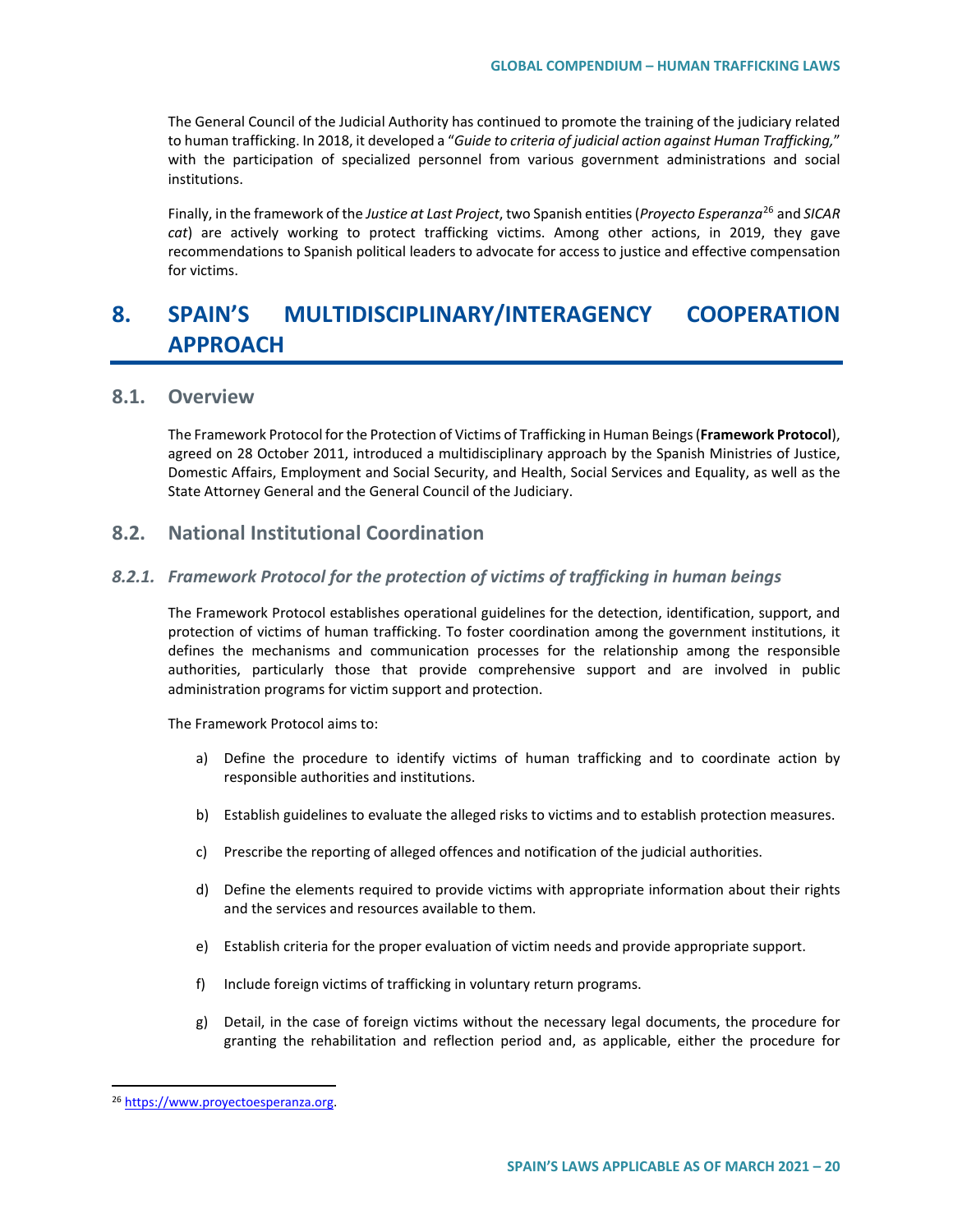exemption from liability and granting of residency and work permits, or the procedure for assisted return.

- h) Establish specific actions in the case of victims who are legal minors.
- i) Define the involvement of organizations with proven experience in assisting victims of trafficking, in particular those providing comprehensive assistance and those involved in public administration programs for victim support and protection.

The Framework Protocol also develops the provisions set out in Article 140 of the Regulation for Organic Act 4/2000, on the rights and liberties of foreigners in Spain and their social integration, following the reforms provided by Organic Act 2/2009 and Organic Act 10/2011.

The responsible institutions and public administrations shall respect a number of principles:

- a) Guarantee that victims are familiar with their rights and receive appropriate specialist information.
- b) Adapt the support and protection mechanisms in accordance with the age, gender, and needs of the trafficking victims, considering the particular vulnerability of victims.
- c) Provide multidisciplinary support, by agents with appropriate training and the involvement of civilian organizations.
- d) Provide access for all victims to support and protection systems, irrespective of their cooperation in the investigation of the offence.
- e) Avoid secondary victimization, limit the suffering and damage caused to victims, and support their recovery and prevent traumatic experiences, in particular during criminal proceedings.
- f) Guarantee their recovery and physical, psychological, and social rehabilitation.
- g) Protect the privacy and identity of victims.

The Framework Protocol applies to all human trafficking victims, without any discrimination on the basis of gender, nationality, or legal status in the case of presumed foreign victims.

The Framework Protocol applies to all regions of Spain, without the need for regional or local approval.

### *8.2.2. Inter-institutional relations*

a) Communications. The Judicial Police units are responsible for providing information at all times to the Courts, the Public Prosecution Office, and, where applicable, the Crime Victims Support Offices, regarding any incidents that could affect the content or scope of the protection measures provided to victims.

The Court shall notify the Law Enforcement Agencies responsible for the region or, as applicable, the centralized reception points designated in each region, along with the Public Prosecution Office, of any rulings ordering interim remedies or other protection or security measures for victims, or the lifting and modification of those remedies or measures.

b) Coordination Meetings. Each province must hold a working meeting at least twice per year to monitor actions related to detected situations of trafficking, so as to ensure appropriate inter